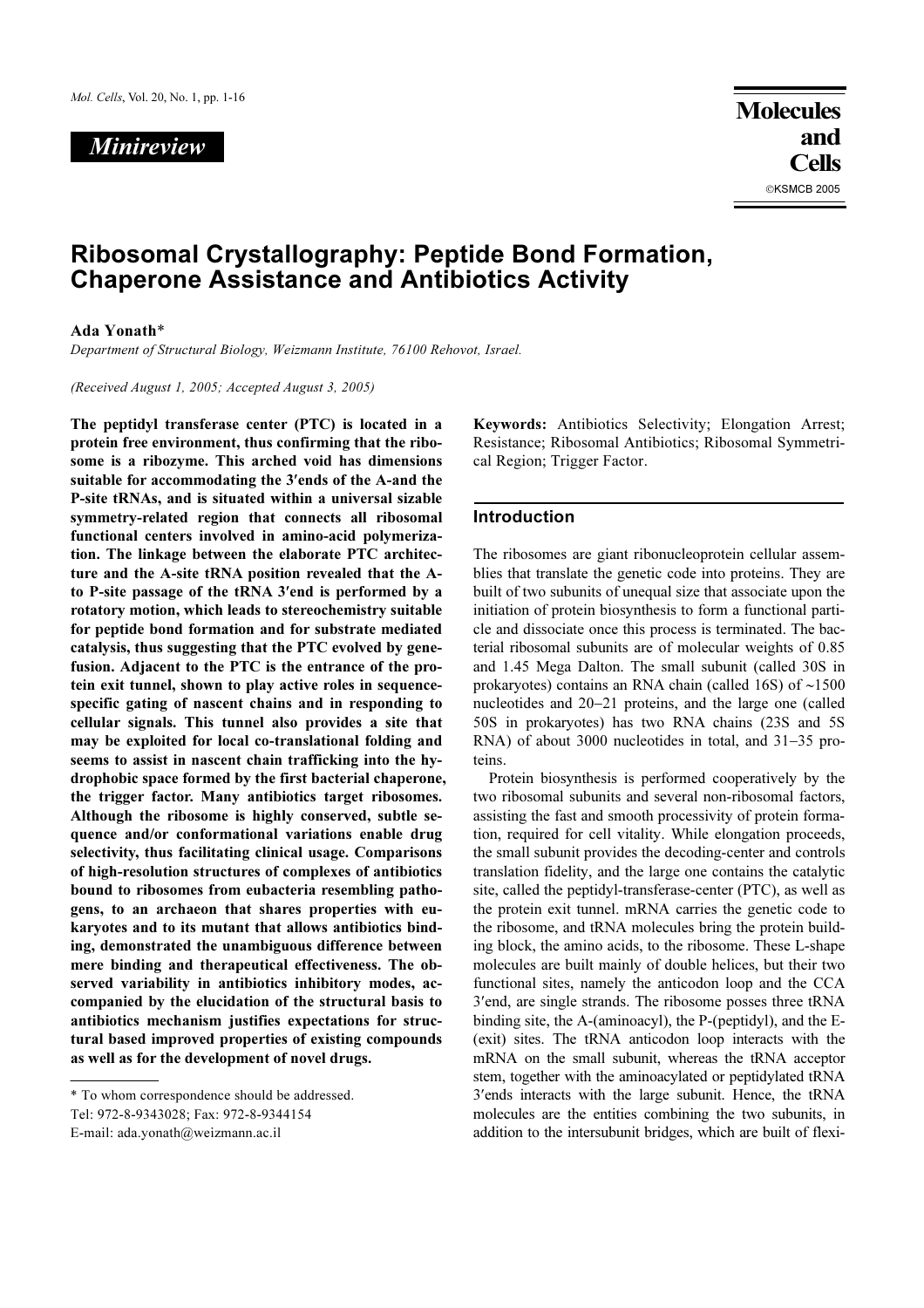ble components of both subunits. The elongation cycle involves decoding, the creation of a peptide bond, the detachment of the P-site tRNA from the growing polypeptide chain and the release of a deacylated tRNA molecule and the advancement of the mRNA together with the tRNA molecules from the A- to the P- and then to the E-site. This motion is driven by GTPase activity.

Two decades of experimentation (reviewed in Yonath, 2002) yielded high resolution structures of the small ribosomal subunit from Thermus thermophilus, T30S (Schluenzen et al., 2000; Wimberly et al., 2000), of the large subunit from the archaeon Haloarcula marismortui, H50S (Ban et al., 2000) and from the eubacterium Deinococcus radiodurans, D50S (Harms et al., 2001). Together with additional structures of their complexes with substrate analogs (Bashan et al., 2003a; Hansen et al., 2002a; Nissen et al., 2000; Schmeing et al., 2002; Yusupov et al., 2001) and with a medium resolution structure of the whole ribosome from T. thermophilus, T70S in complex with three tRNA molecules (Yusupov et al., 2001), these structures shed light on the vast amount of biochemical knowledge accumulated in over five decades of ribosomal research.

The actual reaction of peptide bond formation is performed by a nucleophilic attack of the primary amine of the A-site amino acid on the carbonyl carbon of the peptidyl tRNA at the P-site. This reaction can be performed by tRNA 3′end analogs. Puromycin is a universal inhibitor mimicking the tip of the tRNA 3′end. Its binding to the ribosome in the presence of an active donor substrate can result in peptide-bond formation uncoupled from the translocation of the A-site tRNA, namely from the polymerization of the amino acids into polypeptides. Puromycin has been commonly used as a minimal substrate for investigating peptide bond formation, in a process called the "fragment reaction", which yields a single peptide bond. The finding that naked ribosomal RNA can catalyze the "fragment reaction" (Nitta et al., 1998; Noller et al., 1992); the localization of the PTC in an environment rich in conserved nucleotides (Harms et al., 2001; Yusupov et al., 2001) the usage of puromycin derivatives bound to the partially disordered large subunits, H50S (Nissen et al., 2000) together with a compound originally presumed to resemble the reaction intermediate (Moore and Steitz, 2003) led to the suggestion that ribosome catalysis resembled the reverse reaction of serine proteases, and that specific ribosome nucleotides participate in the chemical events of peptide bond formation, as a "general base" (Nissen et al., 2000).

Biochemical, kinetic and mutational results (Barta et al., 2001; Polacek et al., 2003; Sievers et al., 2004; Thompson et al., 2001; Weinger et al., 2004; Youngman et al., 2004) and the finding that the PTC conformation in crystalline H50S hardly resembles the active one (Bayfield et al., 2001) challenged this hypothesis, and indicated that there is no ground for the expectation that a complex assembly such as the ribosome catalyzes protein biosynthesis by the reverse of a common enzymatic mechanism. Indeed, the well ordered structure of the large ribosomal subunit from *D. radiodurans*, D50S (Harms et al., 2001), determined under conditions resembling its optimal growth environment, raveled that the striking ribosomal architecture provides all structural elements enabling its function as a aminoacid polymerase that ensures proper and efficient elongation of nascent protein chains in addition to the formation of the peptide bonds (Agmon et al., 2003; 2004; 2005; Baram and Yonath, 2005; Bashan and Yonath, 2005; Bashan et al., 2003a; 2003b; Yonath, 2003a; 2003b; 2005; Zarivach et al., 2004).

Being a prominent key player in a vital process, the ribosome is targeted by many antibiotics of diverse nature. Consequently, since the beginning of therapeutic administration of antibiotics, ribosomal drugs have been the subject to numerous biochemical and genetic studies (reviewed in Auerbach et al., 2002; 2004; Courvalin et al., 1985; Gale et al., 1981; Gaynor and Mankin, 2003; Katz and Ashley, 2005; Knowles et al., 2002; Poehlsgaard and Douthwaite, 2003; Sigmund et al., 1984; Spahn and Prescott, 1996; Vazquez, 1979; Weisblum, 1995; Yonath, 2005; Yonath and Bashan, 2004). These findings were enforced by the lessons learned from the high resolution structures of their complexes with ribosomal particles (Berisio et al., 2003a; 2003b; Brodersen et al., 2000; Carter et al., 2000; Hansen et al., 2002b; 2003; Harms et al., 2004; Pfister et al., 2004; 2005; Pioletti et al., 2001; Schluenzen et al., 2001; 2003; 2004; Tu et al., 2005). These were found indispensable for illustrating the basic mechanisms of antibiotics activity and synergism, provided the structural basis for mechanisms of antibiotic resistance and enlightens the principles of antibiotics selectivity, namely the discrimination between pathogens and humans, the key for therapeutical usefulness (Auerbach et al., 2004; Yonath, 2005; Yonath and Bashan, 2004).

Since X-ray crystallography requires diffracting crystals, and since so far no ribosomes from pathogenic bacteria could be crystallized, the crystallographic studies are confined to the currently available crystals. The findings that E. coli and T. Thermophilus are practically interchangeable (Gregory et al., 2005; Thompson and Dahlberg, 2004) and that both crystallizable ribosomes are from eubacteria that resemble pathogens, permit considering them as suitable pathogen models for ribosomal antibiotics. Genetically engineered pathogen models, such as Mycobacterium smegmatis, can also serve as pathogen models. These should be advantageous, as they can provide isogenic mutations (Pfister et al., 2004). Similarly, for mutagenesis studies species with single rRNA operon chromosomal copy, such as Halobacterium halobium (Mankin and Garrett, 1991; Tan et al., 1996) are beneficial.

Additional concern relates to the relevance of the crystallographic results. The ability to rationalize biochemical,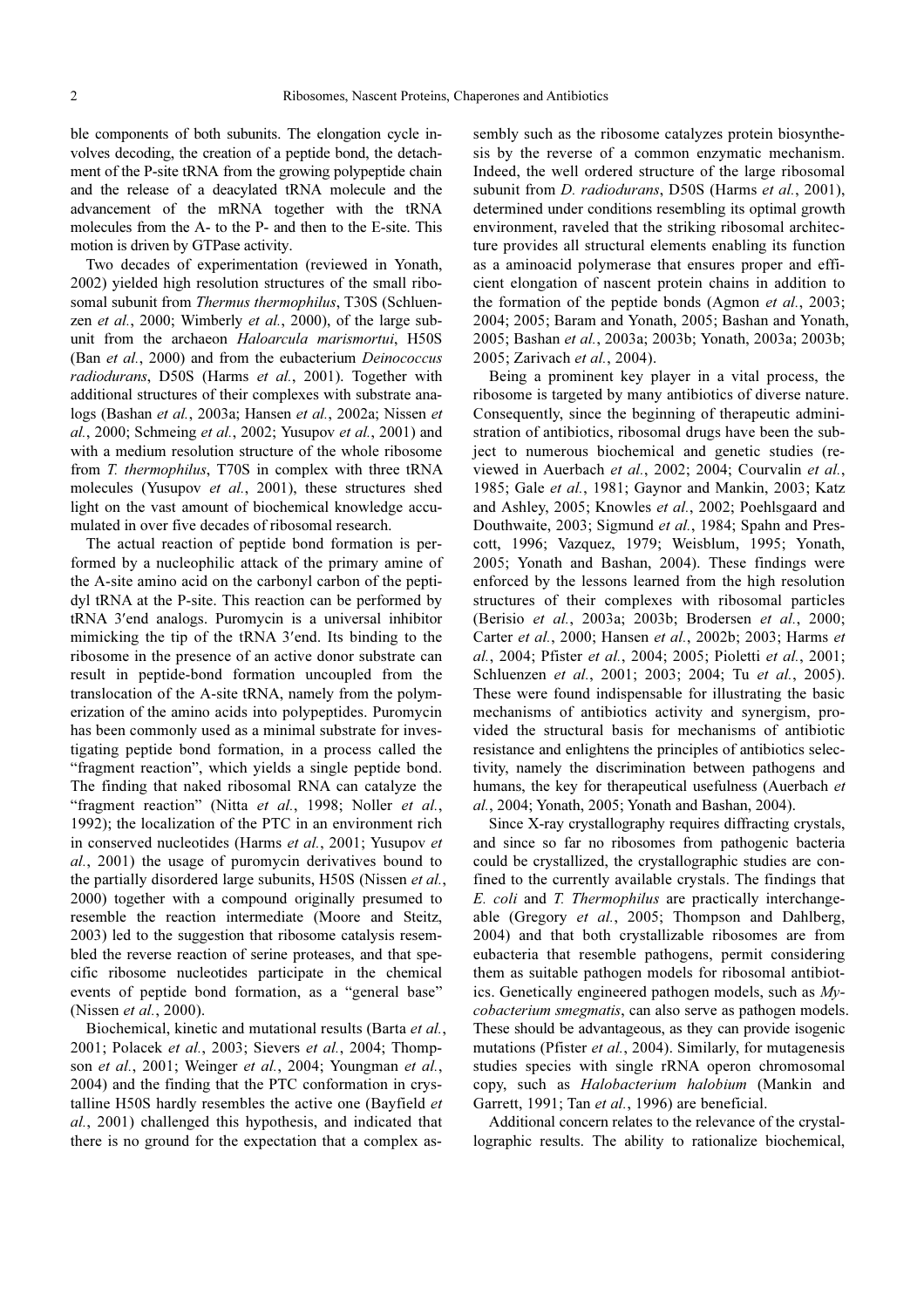functional and genetics observations by the crystallographic structures demonstrate the inherent reliability of the crystallographic results. The consistencies of drug locations with biochemical and resistance data, alongside the usage of crystalline complexes obtained at clinically relevant drug concentrations, manifest further the reliability of the crystallographic results. Last, the similarities of the structures of T30S wild type as well as of its complexes with antibiotics, elucidated by two independent laboratories (Brodersen et al., 2000; Carter et al., 2000; Pioletti et al., 2001; Schluenzen et al., 2000; Wimberly et al., 2000), indicate that dissimilarities observed crystallographically reflect genuine variability in drug binding modes.

This article focuses on the ribosomal architecturalelements that govern both the positional and the chemical contributions to the catalysis of peptide bond formation, sheds light on the essentiality of accurate substrate placement and portrays the parameters dictating it; points at evolution aspects implicated by the ribosomal symmetry; describes how the first chaperon to be encounter by the nascent chain contributes to the mature protein correct folding; and points at a possible correlation between peptide bond formation, nascent protein progression, cotranslational folding and cellular regulation. It also relates the structural findings associated with ribosomal antibiotics action and highlights the unique achievements of these studies as well as their shortcoming. Full coverage of the vast amount of biochemical, structural and medical knowledge is beyond the scope of this article. Instead, it emphasizes the structural finding associated with antibiotics selectivity and synergism, and describes current issues concerning to the acute problem of resistance to antibiotics.

# Symmetry within the asymmetric ribosome

The recently determined three-dimensional structures of ribosomal particles from eubacteria and archaea revealed that the interface surfaces of both subunits are rich in RNA (Fig. 1), and localized the PTC in a protein-free environment the middle of the large subunit, thus confirming that the ribosome is a ribozyme. Further analysis, based on the structure of a functional complex of D50S, showed that the peptide bond is being formed within a universal sizable symmetrical region (Fig. 2), containing about 180 nucleotides (Agmon et al., 2003; 2004; 2005; Baram and Yonath, 2005; Bashan and Yonath, 2005; Bashan et al., 2003a; 2003b; Yonath, 2003a; 2003b; 2005; Zarivach et al., 2004). The symmetrical region is located in and around the PTC, and its symmetry axis, which is directed into the protein exit tunnel, passes through the peptidyl transferase center, midway between the RNA features shown to host the 3′ends of the A- and the P- sites tRNA. Although first identified in D50S, this symmetrical region seems to be a universal ribosomal feature, as it is present in



Fig. 1. The two ribosomal subunits. The small (30S) and the large (50S) ribosomal subunit, from T. thermophilus (Schluenzen et al., 2000) and D. radiodurans (Harms et al., 2001), respectively, showing their intersubunit interfaces. In both, the ribosomal RNA is shown as silver ribbons, and the ribosomal proteins main chains in different colors. A,P,E designate the approximate locations of the A-,P-, and E- tRNA anticodons on the small subunit, and the tRNA beginning of the tRNA acceptor stems (the red star on the inserted figure) on the large one. The regions of tRNA interactions with each subunit are shown on the tRNA molecule, inserted in the middle. The red star indicates the position at which the tRNA acceptor stem meets the large subunit.

all known structures of the large ribosomal subunit (Fig. 2A).

The symmetrical region extends far beyond the vicinity of the peptide synthesis location and interacts, directly or through its extensions, with all ribosomal functional features that are relevant to the elongation process: the tRNA entrance and exit regions, namely the L7/L12 stalk and the L1 arm, respectively, the peptidyl transferase center, and the bridges connecting the two subunits (Fig. 2B), among which bridge B2a resides on the PTC cavity and reaches the vicinity of the decoding center in the small subunit (Yusupov et al., 2001). The 3′ends of the A- and the PtRNAs bind to the PTC, and even the 3′ end of the E-site tRNA contacts the neighborhood of the symmetry region edge in the T70S complex (Yusupov et al., 2001) but not in H50S complexed with a fragment of the E-site tRNA (Schmeing et al., 2003). Hence, the spatial organization of this region and its central location may enable signal transmission between the remote locations on the ribosome (Agmon et al., 2003).

# Peptide bond formation and aminoacid polymerization

Located at the bottom of a V-shaped cavity (Fig. 3A), the PTC is an arched void with dimensions suitable for accommodating the 3′ends of the A- and the P-site tRNAs. Each of the symmetry related sub-regions contains half of the PTC, namely either the A- or the P-site, and the axis relating them by  $\sim$ 180 $\degree$  rotation, is located in the middle of the PTC, midway between the two tRNA binding sites. In a complex of D50S with a 35-nucleotides oligomers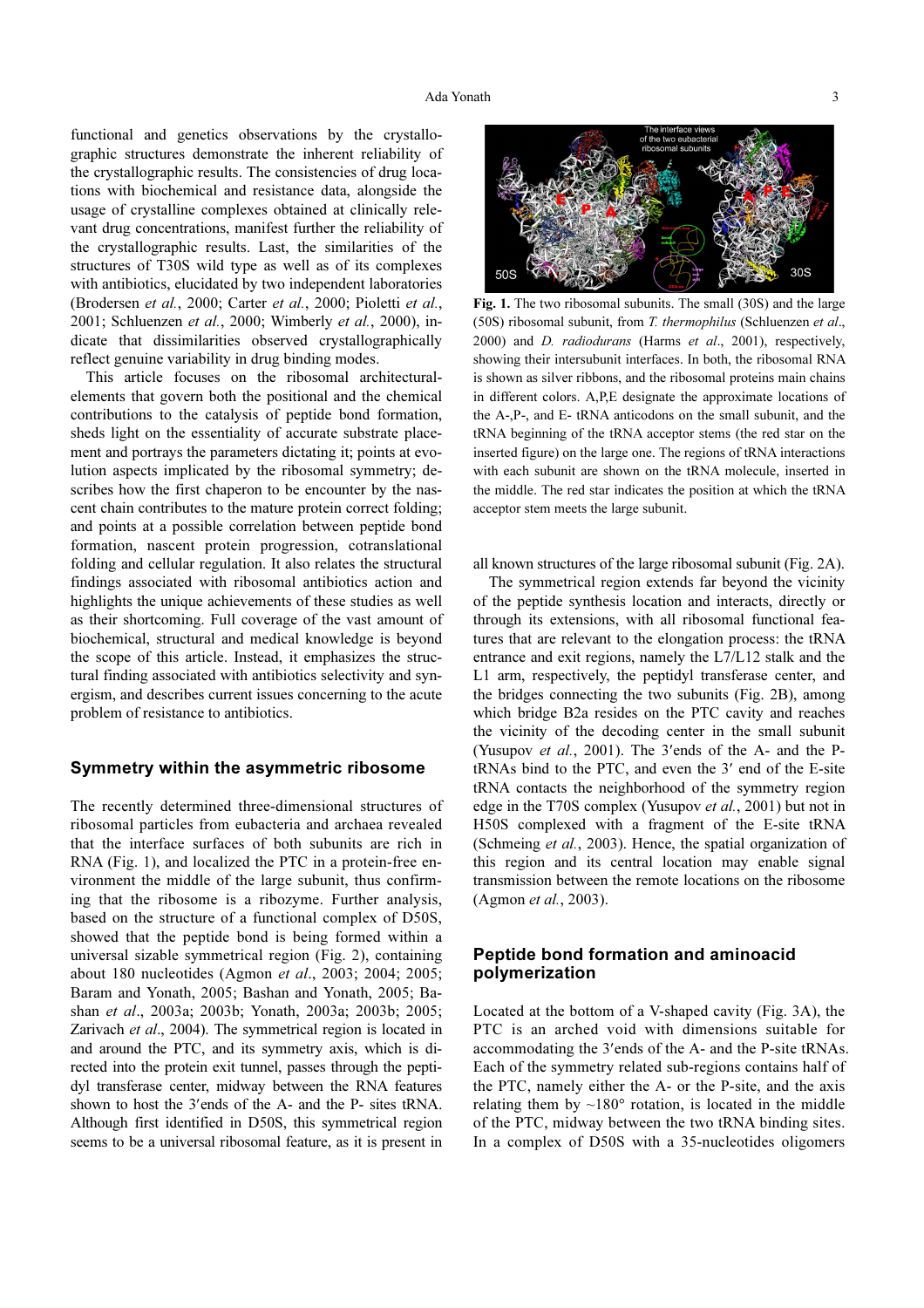

Fig. 2. The symmetrical region within the large ribosomal subunit. Throughout, the part containing the A-loop (namely the site of A-site tRNA 3′end) is blue (called: A-region), and the corresponding one, containing the P-site tRNA 3′end, is green. Similarly, the A-site tRNA mimic is shown in blue and the derived Psite tRNA is green. The symmetry axis is shown in red. A. Left: The secondary structure scheme of the symmetrical region in D50S, shown in a manner that exhibits the 2-fold symmetry of the region (*E. coli* and D50S numbering in gray and red, respectively). Middle and right: Two orthogonal views (top and side, respectively) of the superposition of the backbone of the symmetrical regions in all known structures: the entire ribosome from T70S (PDB 1GIY), D50S (PDB 1NKW) and H50S (PDB 1JJ2). Note that the A-site mimic and the derived P-site are incorporated into the side view. B. The symmetry related region within the large subunit (upper panel) and the entire ribosome (bottom left). The direct extensions of the symmetrical region are shown in purple. Ribosomal RNA in shown is gray ribbons. The positions of the docked three tRNA molecules, as seen in the complex of T70S (PDB 1GIY) are also shown, to indicate their relationship to the symmetry related area. The gold feature is the intersubunit bridge (B2a) that combines the two ribosomal active sites. An enlarged view of the symmetry related region is shown in right bottom corner. Note the strategic location of H69, which bridges the two subunits, and plays a major role in A-site tRNA accurate placement.

mimicking the aminoacylated-tRNA acceptor stem, called ASM (Fig. 3A), the bond connecting the 3′end with the

acceptor stem was found to roughly coincide with the symmetry axis (Bashan et al., 2003a), suggesting that tRNA  $A \rightarrow P$ -site passage is a combination of two independent, albeit synchronized motions: a sideways shift of most of the tRNA molecules, performed as a part of the overall mRNA/tRNA translocation, and a rotatory motion of the tRNA 3′end within the PTC (Fig. 3B). The path provided by the rotatory motion is confined by the PTC rear wall and by two nucleotides that bulge from the front wall into the PTC center.

Simulation of the rotatory motion (Fig. 3C) revealed that it is navigated and guided by striking architectural design of the PTC, and that it terminates in a stereochemistry appropriate for a nucleophilic attack of the A-site aminoacid on the carbonyl carbon of the peptidyl tRNA at the P-site (Agmon et al., 2003; 2005; Bashan et al., 2003a; 2003b). The spatial match between the PTC rear wall and the contour of the tRNA aa-3′end, formed by the rotatory motion, indicates that it provides the template for the translocation path. From the other side of the PTC, two universally conserved nucleotides A2602 and U2585 (Escherichia coli nomenclature, throughout), bulge towards the PTC center (Figs. 3B and 3C) and seem to anchor and/or propel the rotatory motion (Agmon et al., 2003; 2004; 2005; Baram and Yonath, 2005; Bashan et al., 2003a; 2003b; Polacek et al., 2003; Zarivach et al., 2004).

Importantly, the derived P-site tRNA 3′end forms all interactions found biochemically (e.g. Bocchetta et al., 1998; Green *et al.*, 1997) and the orientation of the socreated peptide bond is adequate for the ribosomal subsequent tasks, including the release of the peptidyl-tRNA and the entrance of the nascent protein into the exit tunnel. Hence, it appears that the ribosome provides a striking architectural frame, ideal for amino acid polymerization. Thus, the ribosome functions as an enzyme, a ribozyme, responsible not only to peptide bond formation, but also for the successive reactions, namely the creation of polypeptides that can eventually acquire their functional fold (Agmon et al., 2003; 2004; 2005; Bashan et al., 2003a; Zarivach *et al.*, 2004).

## Accurate substrate positioning

Positioning reactants in orientation suitable for chemical reactions is performed by almost all bio-catalysts (Jencks, 1969, reissued 1987). Different from enzymes catalyzing a single chemical reactions, such as proteases, and similar to other polymerases, the ribosome provides the means not only for the chemical reaction (peptide bond formation), but also for substrates motions required for the processivity of peptide bond formation, namely for aminoacid polymerization. However, a prerequisite for achieving the ribosome contribution is accurate substrate placement (Yonath, 2003a; 2003b).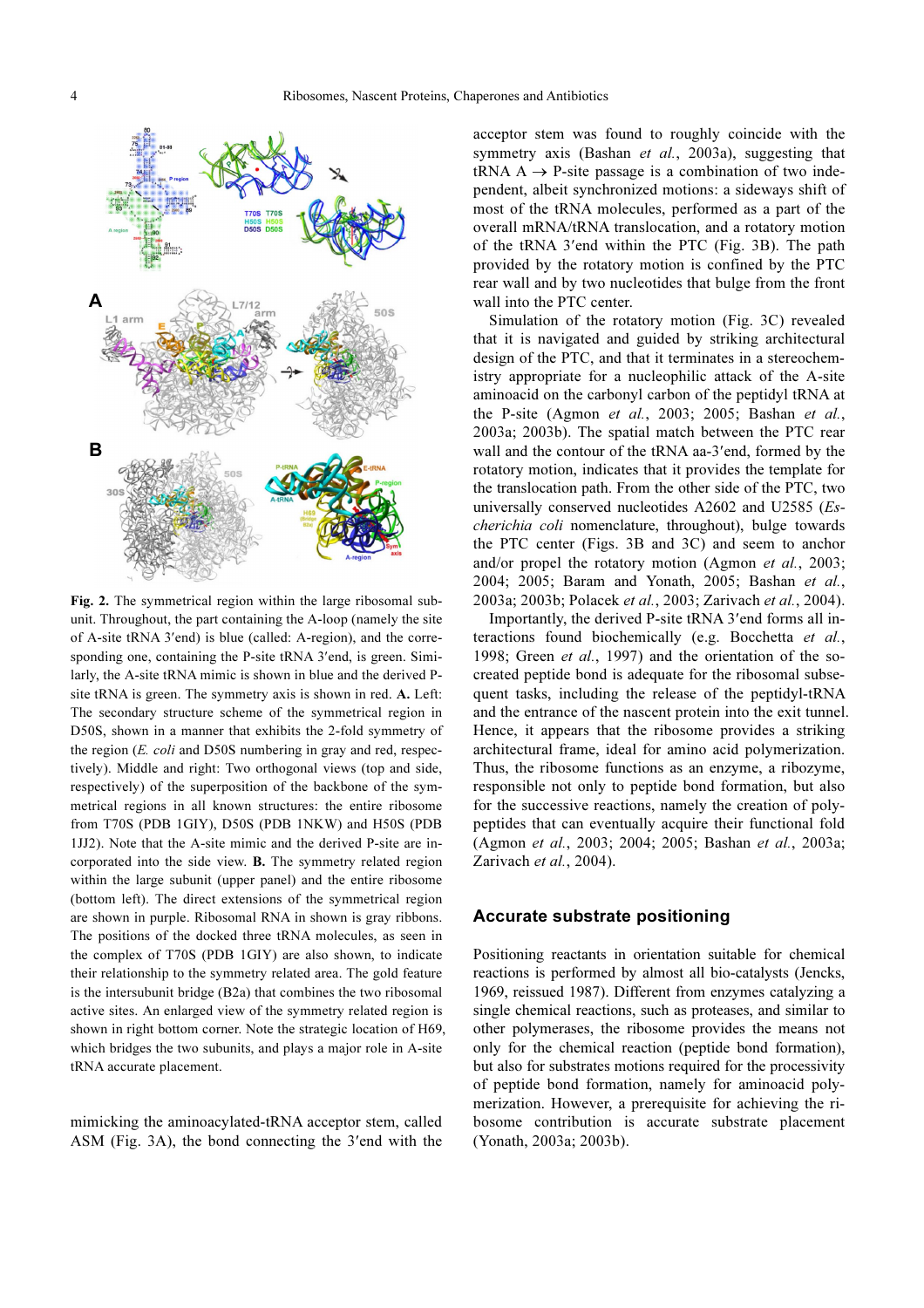

Fig. 3. The rotatory motion. Throughout, the part containing the A-loop (namely the site of A-site tRNA 3′end) is blue (called: A-region), and the corresponding one, containing the P-site tRNA 3′end, is green. Similarly, the A-site tRNA mimic is shown in blue and the derived P-site tRNA is green. The symmetry axis is shown in red. A. The PTC pocket, including ASM, an A-site substrate analog, which is represented by atoms in red. The red star indicates the position at which the tRNA acceptor stem meets the large subunit, as in Fig. 1. The RNA components of the PTC pocket are numbered according to E. coli nomenclature (also shown in Fig. 5D) and colored differently. Note the remote interactions positioning the substrate, as well as the universal contributors to the 3′end base pairs (a single basepair at the A-site, and two in the P-site). B. Left: A schematic cartoon of the rotatory mechanism. The tRNA 3′ends are represented by banana shaped objects, divided by dotted lines into the four nucleotides composing them. The PTC rear wall is drawn as ribs. The locations of the interactions of the anchoring nucleotides, A2602 and U2585 with the tRNA 3′ends are marked by colored circles. Right: Translocating tRNA from A- (blue) to P- (green) site. The dark green line is the division between the shifted double helical region (above) and the rotating 3′end (below). The tRNA regions interacting with the small subunit are represented by blue-green boxes. Straight arrows show the shifting direction. The round one represents the rotatory motion. C. Two orthogonal snapshots (sideways and from the tunnel into the PTC) of intermediate stages (represented by gradual transformation from blue to green) in the motion of the A-site tRNA CCA from the A- to the P-site. The two front-wall bulged nucleotides are shown in pink and magenta. The simulation was performed by rotating the ASM aminoacylated 3′end by (10 times 18° each) within D50S PTC, around the bond connecting the ASM 3′end with its acceptor stem, accompanied by a 2 Å shift in the direction of the tunnel, as implied by the overall spiral nature of the PTC template. The blue-green round arrows show the rotation direction. The ribosomal components belonging to the PTC rear wall, that confine the exact path of the rotatory motion, are shown in gold. The two front wall flexible nucleotides, A2602 and U2585, are colored in magenta and pink, respectively.

The universal Watson-Crick basepair between C75 of Asite tRNA terminus and G2553 (Fig. 3A) (Kim and Green, 1999), and its symmetrical mate at the P-site, namely the basepair between C75 and G2251, exist in all known structures (Bashan et al., 2003a; Hansen et al., 2002a; Nissen et al., 2000; Schmeing et al., 2002; Yusupov et al., 2001). Positioning governed solely by this basepair is sufficient for entropy driven peptide bond formation (Gregory and Dahlberg, 2004; Sievers et al., 2004). However, it may not suffice for allowing smooth amino acid polymerization, as shown by the correlation found between the rates of peptide bond formation and the substrate type. Thus, compared to the reaction rate with full size tRNAs, when using the minimal substrate puromycin, such as the "fragment reaction" reactants, the peptide bond is being formed at significantly reduced rates (Moore and Steitz, 2003). Consistently, the locations and orientations of all "fragment reaction" reactants in ribosomal crystals indicate a need to undergo repositioning and/or rearrangements in order to participate in peptide bond formation (Moore and Steitz, 2003; Yonath, 2003b). This time-consuming process can be responsible to the slowness of the "fragment reaction".

These observations indicate that the A-site basepairing is not sufficient for accurate tRNA placement, essential for performing the rotatory motion. As the main structural difference between fragment reaction reactants and full size tRNA is the substrates relative sizes, it appears that accurate positioning is achieved by remote interactions of the A-site tRNA acceptor stem with the upper part of the PTC cavity (Agmon *et al.*, 2003; Yonath, 2003a; 2003b). Remote interactions cannot be formed by substrate analogs that are too short to reach the PTC cavity upper part, as "fragment reaction" participants, or when Helix H69, the remote interactions mate at the PTC upper end (Figs. 2B and 3A) is disordered, as in H50S structure (Ban et al., 2000; Nissen et al., 2000). It appears, therefore, that the CCA basepairing contributes to the overall positioning of the 3′end of the aminoacylated tRNA, whereas the efficiency of peptide bond formation depends on the tRNA remote interactions. The rotatory motion guides the A-site tRNA to land at the P-site in an orientation appropriate for the creation of the two basepairs. This double basepair seem to stabilize the orientation of P-site tRNA at the conformation essential for the P-site tRNA catalytic role in peptide bond formation (Dorner et al., 2002; Weinger et al., 2004). Hence, the rotatory motion not only leads to a configuration suitable for peptide bond formation (Agmon et al., 2003; Bashan et al., 2003a), it also places the reactants at a distance reachable by the O2′ of the Psite tRNA A76.

Remote placement of the A-site 3′end of the tRNA seems to be designed to tolerate variability in PTC binding, as it is required to comply with the ability of the ribosome to accommodate all of the amino acids, and to allow for the rotatory motion. It appears therefore that the tRNA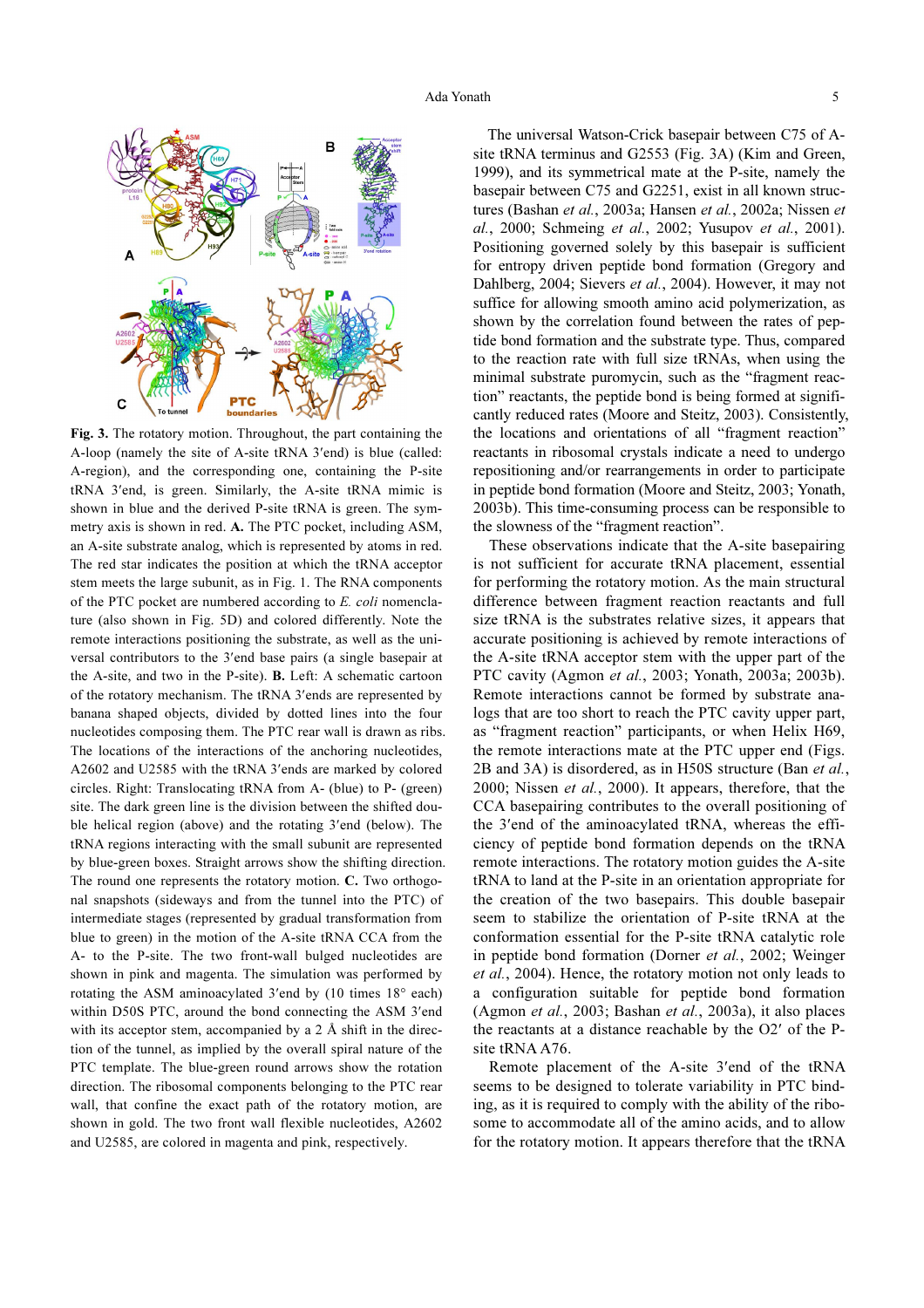size and shape and the overall ribosome architecture determines the position of the tRNA molecules and the universal basepairs, described above, establish the approximate inclination of the A-site tRNA 3′end, and facilitates P-site meditated catalysis. Accurate A-site tRNA alignment, however, is governed by its remote interactions, and since such placement is the prerequisite for the processivity of protein biosynthesis, it appears that the role played by the remote interactions supersedes all others. This conclusion is supported by the finding that in the absence of these interactions, similar, albeit distinctly different, binding modes are formed (Moore and Steitz, 2003; Yonath, 2003a; 2003b) which contrary to substrate orientation dictated by remote interactions, leads to optimal stereochemistry for the formation of a peptide bond. Hence, binding independent of remote directionality leads to various orientations, each requiring conformational rearrangements to participate in formation of a peptide bond (Moore and Steitz, 2003).

In short, by identifying the linkage between the universal ribosomal symmetry and the substrate binding mode, the integrated ribosomal machinery for peptide-bond formation, aminoacid polymerization and translocation within the PTC, was revealed (Agmon et al., 2003; Bashan et al., 2003a). This machinery is consistent with results of biochemical and kinetic studies (Gregory and Dahlberg, 2004; Nierhaus et al., 1980; Sievers et al., 2004; Youngman *et al.*, 2004), proposing that positioning of the reactive groups is the critical factor for catalysis of intact tRNA substrates, and does not exclude assistance from ribosomal or substrate moieties. Hence, by offering the frame for correct substrate positioning, as well as for catalytic contribution of the P-site tRNA 2′-hydroxyl group, as suggested previously (Dorner et al., 2002; Weinger et al., 2004), the ribosomal architectural-frame governs the positional requirements, and provides the means for substrate mediated chemical catalysis.

# PTC mobility and antibiotics synergism

The two universally conserved nucleotides A2602 and U2585 that bulge towards the PTC center (Figs. 3B and 3C) and do not obey the symmetry, are extremely flexible. In D50S A2602 is placed beneath A73 of A-site tRNA, within contact distance throughout the course of the rotation. Similarly, U2585, situated under A2602 and closer to the tunnel entrance, is located within a contact distance to bound amino acid throughout the A- to P-site motion.

Nucleotide A2602 exhibits a large variety of conformations in different complexes of the large subunit (Agmon et al., 2003; Bashan et al., 2003a). A2602 is involved in several tasks other than peptide bond formation, such as nascent peptide release (Polacek et al., 2003) and anchoring tRNA A- to P-site passage (Agmon et al., 2003; 2005;

Bashan et al., 2003a; 2003b; Zarivach et al., 2004). Sparsomycin, which target A2602 (Bashan et al., 2003a; Hansen et al., 2003; Porse et al., 1999), is a potent universal antibiotics agent, hence less useful as anti-infective drug. Comparisons between sparsomycin binding sites in D50S (Bashan et al., 2003a) and H50S (Hansen et al., 2003) indicated the correlation between antibiotics binding mode and the ribosomal functional-state. By binding to non-occupied large ribosomal subunits, sparsomycin stacks to A2602 and causes striking conformational alterations in the entire PTC, which should influence the positioning of the tRNA in the A-site, thus explaining why sparsomycin was considered to be an A-site inhibitor, although is does not interfere with A-site substrates (Goldberg and Mitsugi, 1966; Monro *et al.*, 1969; Porse *et al.*, 1999). In its position in D50S, sparsomycin faces the P-site. Hence, it can also enhance non-productive tRNA-binding (Monro et al., 1969). Conversely, when sparsomycin enters the large subunit simultaneously with a P-site substrate or substrate-analog, it can cause only a modest conformation alteration of A2602, and because the P-site is occupied by the P-site substrate, sparsomycin stacking to A2602 appears to face the A-site (Hansen et al., 2003).

The base of U2585 undergoes a substantial conformational alteration in a complex of D50S with Synercid®- a synergetic antibiotic agent, of which one part binds to the PTC and the other blocks the protein exit tunnel (Agmon et al., 2004; Harms et al., 2004). This recently approved injectable drug with excellent synergistic activity, is a member of the streptogramins antimicrobial drug family in which each drug consists of two synergistic components  $(S_A \text{ and } S_B)$ , capable of cooperative converting weak bacteriostatic effects into lethal bactericidal activity. In crystals of D50S-Synercid® complex, obtained at clinically relevant concentrations, the  $S_A$  component, dalfopristin, binds to the PTC and induces remarkable conformational alterations, including a flip of 180° of U2585 base hence paralyze its ability to anchor the rotatory motion and to direct the nascent protein into the exit tunnel (Agmon et al., 2004).

As the motions of U2585 are of utmost importance to cell vitality, it is likely that the pressure for maintaining the processivity of protein biosynthesis will attempt recovering the correct positioning of U2585, by expelling or relocating dalfopristin, consistent with dalfopristin low antibacterial effect. The  $S_B$  component of Synercid<sup>®</sup>, quinupristin, is a macrolide that binds to the common macrolide binding pocket (Auerbach et al., 2004; Schluenzen et al., 2001). Due to its bulkiness, quinupristin is slightly inclined within the tunnel, and consequently does not block it efficiently (Agmon et al., 2004; Harms et al., 2004), thus rationalizing its reduced antibacterial effects compared to erythromycin. Since within the large ribosomal subunit both Synercid<sup>®</sup> components interact with each other, the non-productive flipped positioning of U2585 is stabilized, and the way out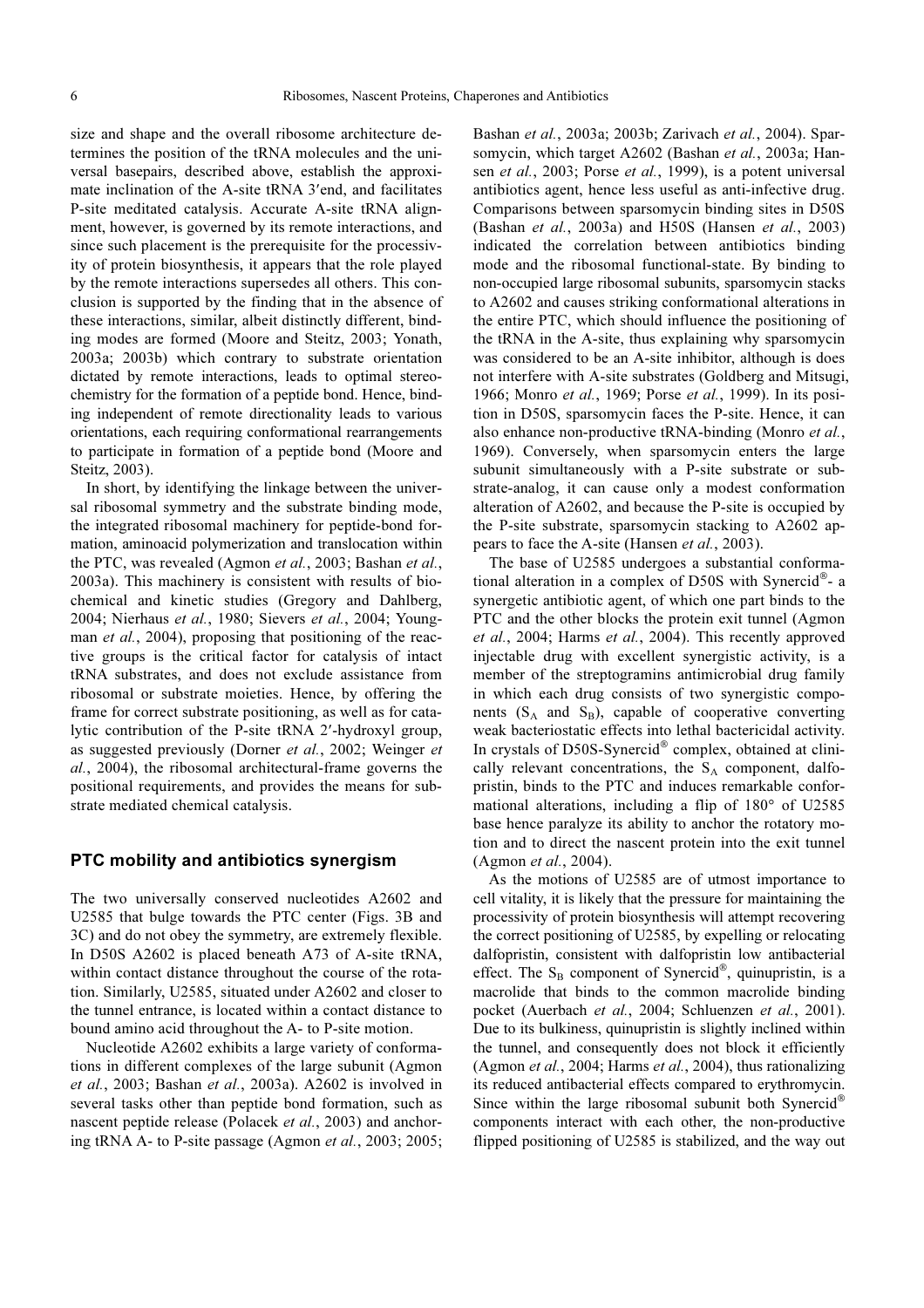of dalfopristin is blocked. Hence, the antimicrobial activity of Synercid<sup>®</sup> is greatly enhanced.

Thus, the two components of this synergetic drug act in two radically different fashions. Quinupristin, the  $S_B$ component, takes a passive role in blocking the tunnel, whereas dalfopristin, the SA component, plays a more dynamic role by hindering the motion of a vital nucleotide at the active site, U2585. It is conceivable that such mode of action consumes higher amounts of material, compared to the static tunnel blockage, explaining the peculiar composition of 7:3 dalfopristin:quinupristin in the optimized commercial Synercid®, although the crystal structure of the complex D50S-Synercid<sup>®</sup> indicates binding of stoichiometric amounts of both components.

The mild streptogramins reaction on eukaryotes may be linked to the disparity between the 180° flip of U2585 in D50S (Harms et al., 2004) and the mild conformational alterations of U2585 imposed by the  $S_A$  compounds on eukaryotic or archaeal ribosome, as seen in the complex of H50S with Virginiamycin-M, a streptogramin<sub>A</sub> component (Hansen et al., 2002b). This significant difference in binding modes to eubacterial vs. archaeal ribosomes appears to reflect the structural diversity of PTC conformations (Harms et al., 2001; Yonath, 2002; Yusupov et al., 2001), consistent with the inability of H50S PTC to bind the peptide bond formation blocker clindamycin, as well as the A-site tRNA competitor chloramphenicol (Mankin and Garrett, 1991).

#### On ribosome evolution and conservation

The entire symmetrical region is highly conserved, consistent with its vital function. Sampling 930 different species from three phylogenetic domains (Cannone et al., 2002) shows that 36% of all of E. coli 23S RNA nucleotides, excluding the symmetrical region, are "frequent" (namely, found in  $> 95\%$  of the sequences), whereas  $98\%$ of the symmetrical region nucleotides are categorized as such. The level of conservation increases in the inner most shell of the symmetry related region. Thus, among the 27 nucleotides lying within 10 Å distance from the symmetry axis, 75% are highly conserved, among these seven are absolutely conserved.

The universality of the symmetrical region hints that the ribosomal active site evolved by gene fusion of two separate domains of similar structures, each hosting half of the catalytic activity. Importantly, whereas the ribosomal internal symmetry relates nucleotide orientations and RNA backbone fold (Fig. 2A), there is no sequence identity between related nucleotides in the A- and the Pregions. The preservation of the three-dimensional structure of the two halves of the ribosomal frame regardless of the sequence demonstrates the rigorous requirements of accurate substrate positioning in stereochemistry supporting peptide bond formation. Similarly, protein L16, the only ribosomal protein contributing to tRNA positioning (Agmon et al., 2003; Bashan et al., 2003a), displays conserved tertiary structure alongside diverged primary sequence.

Consistently, results of recent experiments addressing the functional conservations of the ribosome, show that the translational factor function and subunit-subunit interactions are conserved in two phylogenetically distant species, E. coli and T. thermophilus, despite the extreme and highly divergent environments to which these species have adapted (Thompson and Dahlberg, 2004). Similarly, mutations in T. thermophilus 16S and 23S rRNAs, within the decoding site and the PTC, produced phenotypes that are largely identical to their mates in mesophilic organisms (Gregory *et al.*, 2005). The contribution of protein L2 to the ribosomal polymerase activity may also shed some light on ribosome evolution. Protein L2 is the only protein interacting with both the A- and the P-regions (Agmon et al., 2005). Although the entire protein is not required for the formation of a single peptide bond (Nitta et al., 1998), among its two residues involved in these interactions, one (229) was shown to be essential for the elongation of the nascent chain (Cooperman et al., 1995). It appears, therefore, that the main function of L2 is to provide stabilization to the PTC while elongation takes place. Stabilization of the ribosomal frame is mandatory for maintaining accurate substrate positioning, which, in turn, is required for enabling the rotatory motion, but is irrelevant to single peptide bond formation (Yonath, 2003b). This finding is consistent with the assumption that the ancient ribosome was made only form RNA and that the proteins were added later, in order to increase its fidelity and efficiency.

Involvement in maintaining the symmetry region architecture, and consequently in peptidyl transferase activity can also be attributed to protein L36. This small Zn containing protein is situated in the middle of four parallel helices and seems to stabilize their overall conformation. Two of these helices are part of the symmetry related region and two are the non-symmetrical extensions of the PTC main components. Furthermore, at its location, L36 interactions can also connect these helices with the elongation factors binding sites. Hence, in addition to stabilizing the conformation of the symmetry related region, it may also be involved in transmitting information about factor binding. The possible availability of alterntive route for signaling and/or alternative means for conformation preservation, may account for the absence of L36 in some species, such as H. marismortui.

#### The ribosomal tunnel

Elongation arrest and tunnel mobility Nascent proteins emerge out of the ribosome through an exit tunnel, a uni-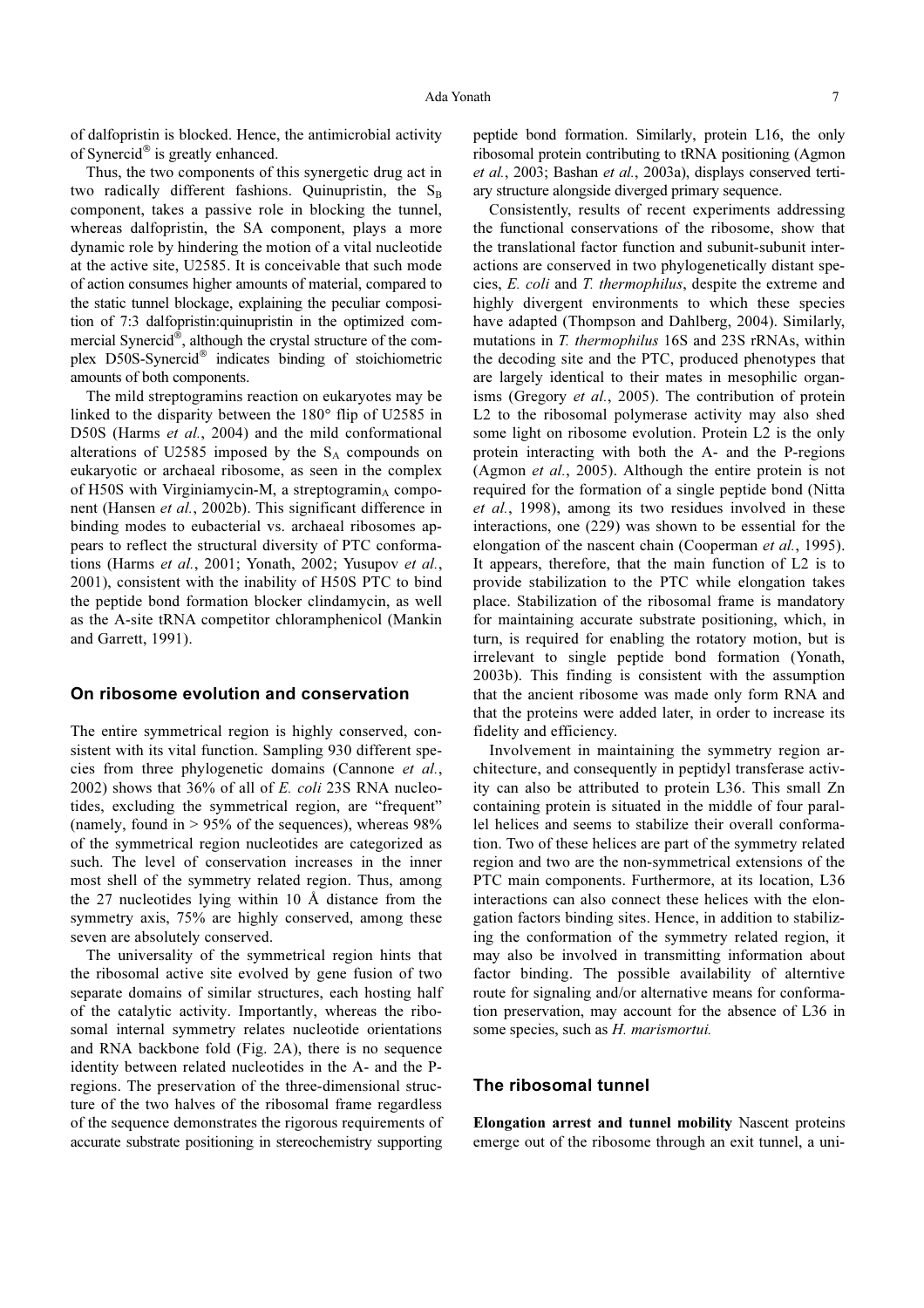versal feature of the large ribosomal subunit first seen in the mid eighties (Milligan and Unwin, 1986; Yonath et al., 1987). This tunnel is adjacent to the PTC and its opening is located at the other end of the subunit (Fig. 4). Lined primarily by ribosomal RNA, this tunnel is rather kinked, has a non-uniform diameter, and contains grooves and cavities (Ban et al., 2000; Harms et al., 2001). Among the few r-proteins reaching its wall, the tips of extended loops of proteins L4 and L22 create an internal constriction. Five years ago, when first observed at high resolution in H50S crystal structure, this tunnel was assumed to be a firmly built passive and inert conduit for nascent chains (Ban et al., 2000; Nissen et al., 2000). However, biochemical results, accumulated during last decade, indicate that the tunnel plays an active role in sequence-specific gating of nascent chains and in responding to cellular signals (Etchells and Hartl, 2004; Gong and Yanofsky, 2002; Johnson, 2005; Nakatogawa and Ito, 2002; Stroud and Walter, 1999; Tenson and Ehrenberg, 2002; Walter and Johnson, 1994; White and von Heijne, 2004; Woolhead et al., 2004). Furthermore, co-translational folding of nascent polypeptides into secondary structures while still within the ribosomal tunnel has been detected in several cases (e.g. Eisenstein et al., 1994; Hardesty et al., 1995; Woolhead *et al.*, 2004). Such initial folding events within the ribosomal tunnel seem to serve signaling between the cell and the protein-biosynthetic machinery (Johnson, 2005) rather than as segments of the correct fold of the mature protein.

Consistently, the crystal structures of complexes of the large ribosomal subunit from the eubacterium D. radiodurans, D50S, revealed a crevice adjacent to the tunnel that can be exploited for initial folding (Fig. 4B and Amit et al., 2005) and indicated that the tunnel has the capability to oscillate between conformations (Fig. 4C), and that these alterations could be correlated with nascent protein sequence discrimination and gating (Bashan et al., 2003b; Berisio et al., 2003a), as well as with its trafficking into its chaperone-folding cradle (Baram and Yonath, 2005; Baram et al., 2005). Analysis of these structures also shows that at its entrance, the tunnel diameter may limit the passage of highly folded polypeptides. Furthermore, in specific cases, likely to be connected with nascentchain-tunnel interactions, the tunnel entrance properties accompanied by the incorporation of rigid residues, such as proline, may hamper the progression of protein sequences known to arrest elongation (Gong and Yanofsky, 2002; Nakatogawa and Ito, 2002).

So far most of the tunnel functional roles have been attributed to mobile extended loops of ribosomal proteins that penetrate its walls, which are primarily made of ribosomal RNA. Examples are the tips of extended loops of proteins L22 and L23 that seem to provide communication routes for signaling between the ribosome and the cell, as their other ends are located on the solvent side of



Fig. 4. The ribosome tunnel. A. A section through D50S (in light purple) with docked A- and P-sites tRNA and modeled polyalanine nascent chain (yellow). The approximate positions of the PTC (P), the hydrophobic crevice (C), and the macrolide pocket (m) are marked. The main chains of proteins L4 and L22 are shown in red and cyan, respectively. B. The hydrophobic crevice (C), in relation to the PTC, the macrolide-binding site, represented by erythromycin (ERY), to the tunnel constriction composed of the tips of the elongated loops of proteins L4 and L22, and to the possible pat of the nascent chain (modeled ad polyalanine and shown in green), Rapamycin binding mode is ahown in gold. C. A view parallel to the tunnel long axis (rRNA in olive green) with a modeled nascent chain (blue). The tip of the ribosomal protein L22 beta-hairpin at its native and swung (L22*S*) conformations, the latter induced by troleandomycin (T, in gold) binding, are shown in cyan and magenta, respectively. The modeled polypeptide chain (blue) represents a nascent protein with the sequence motif known to cause SecM (secretion monitor) elongation arrest. This motif is located about 150 residues from the N-terminus and has the sequence XXXXXW-XXXXXXXXXXP, where X is any amino acid and P (proline) is the last amino acid to be incorporated into the nascent chain (based on Nakatogawa and Ito, 2002). The positions of two key residues for nascent protein arrest, proline and tryptophane, are highlighted in red, to indicate the stunning correlation between it's position and that of troleandomycin (T, in gold). The specific proline of SecM that is required for the arrest when incorporated into the protein at the PTC is the top amino acid of the modeled nascent chain is designated by P. The shaded area designates the region where mutants bypassing the arrest where depicted (Nakatogawa and Ito, 2002). D. A side view of the structure of trigger factor in complex with D50S (represented by purple-brown RNA backbone and purple-pink ribosomal proteins). The bound trigger factor binding domain is shown in orange, and a modeled polypeptide chain in cyan. Ribosomal proteins L29 and L23 are highlighted in magenta and blue, respectively. Note the elongated loop of L23, a unique eubacterial feature, which reaches the interior of the tunnel, to a location allowing its interaction with the emerging nascent chain.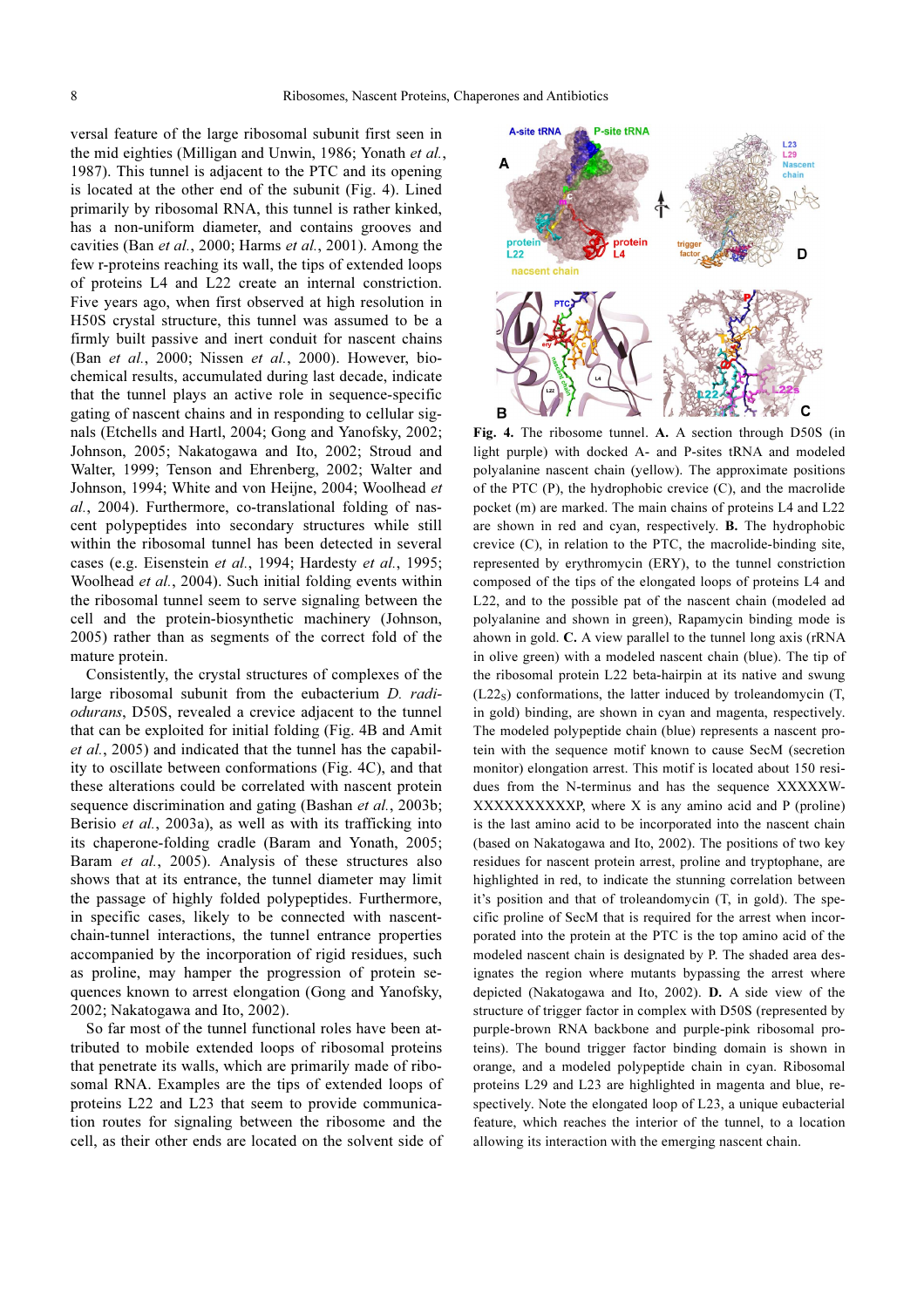the ribosome, in the proximity of the tunnel opening (Baram and Yonath, 2005; Berisio et al., 2003a; Harms et al., 2001). Furthermore, the beta-hairpin tip of L22 can swing across the tunnel around its accurately placed hinge (Fig. 4C), and gate the tunnel. This motion appears to provide a general mechanism for elongation arrests triggered by specific cellular conditions, since the interacting nucleotides with the swung L22 hairpin tip are identical to those identified in mutations bypassing tunnel arrest (Agmon et al., 2003; Bashan et al., 2003b; Berisio et al., 2003a). Thus, this elongated ribosomal protein (Harms et al., 2001; Unge et al., 1998) that stretches along the large subunit may not only contribute to the dynamics associated with tunnel arrest, but also participate in signal transmission between the cell and the ribosomal interior.

Intra-ribosome chaperon activity? The crystal structure of a complex of the large ribosomal subunit from D. radiodurans co-crystallized with rapamycin, a polyketide with no inhibitory activity, revealed that rapamycin binds to a crevice located at the boundaries of the nascent protein exit tunnel, opposite to the macrolide pocket (see below and Figs. 4A and 4B). Being adjacent the ribosome tunnel, but not obstructing the path of nascent chains at extended conformation, this crevice may provide the site for local cotranslational folding of nascent chains (Amit et al., 2005). The size of this crevice is suitable for accommodating small secondary structural elements, and therefore may provide nascent chains a site for adopting a particular fold at the early stage of tunnel passage, consistent with a large range of biochemical evidence, obtained mainly for transmembrane proteins, implicating cotranslational folding (Etchells and Hartl, 2004; Johnson, 2005; Stroud and Walter, 1999; Tenson and Ehrenberg, 2002; Walter and Johnson, 1994; White and von Heijne, 2004; Woolhead et al., 2004).

Similar to rapamycin, transmembrane protein segments are highly hydrophobic, and therefore may be accommodated within the crevice. Hence, this crevice may provide the space as well as the hydrophobic patch that might act as an inner-tunnel chaperone, consistent with findings interpreted as nascent chain folding near the PTC, which was proposed to correlate with sequential closing and opening of the translocon at the ER membrane (Woolhead et al., 2004). Hence the detection of the crevice confirms that the tunnel possesses specific binding properties, and suggests that this crevice plays a role in regulating nascent protein progression, thus acting as an intra-ribosome chaperon.

The cotranslational folding may be only transient, until messages are transmitted to other cell components [e.g. the translocon pore (Etchells and Hartl, 2004; Woolhead et al., 2004). Alternatively, it is conceivable that once small nucleation centers are formed, they may progress through the tunnel by temporary expansions of the tunnel-

diameter, as observed recently for translation-arrested ribosomes (Gilbert et al., 2004). Cotranslational folding is frequently observed for eukaryotic membrane proteins. These may possess a comparable crevice, as a similar feature could be identified also in the archaeal H50S. However, although existence of a crevice is postulated in ribosomes from all kingdoms of life, this does not imply structural identity, since phylogenetic diversity should play a considerable role in its detailed structure, as found at the macrolide-binding pocket (Auerbach et al., 2004; Baram and Yonath, 2005; Pfister et al., 2004; Yonath, 2005; Yonath and Bashan, 2004). Hence, the binding affinities of this crevice should vary, explaining why rapamycin is not known to strongly inhibit membrane proteins translation.

The first encounter with ribosome associated chaperone The complex process of folding newly synthesized proteins into their native three-dimensional structure is vital in all kingdoms of life. Although, in principle, protein can fold with no assistance of additional factors, since their sequences entail their unique folds, under cellular conditions nascent polypeptides emerging out of the ribosomal tunnel are prone to aggregation and degradation, and thus require assistance. The cellular strategy to promote correct folding and prevent misfolding involves a large arsenal of molecular chaperones (Bukau et al., 2000; Frydman, 2001; Gottesman and Hendrickson, 2000; Hartl and Hayer-Hartl, 2002; Rospert, 2004; Thirumalai and Lorimer, 2001). These proteins are found in all kingdoms and the existence of ribosome-associated chaperones is a highly conserved principle in eukaryotes and prokaryotes, although the involved components differ between species.

In eubacteria, the folding of cytosol proteins is coordinated by three chaperone systems: the ribosome-associated Trigger Factor, DnaK, and GroEL. Trigger factor (TF), a unique feature of eubacteria, is the first chaperone encountering the emerging nascent chain. This 48 kDa modular protein is composed of three domains, among which the TF N-terminal domain (TFa) that contains a conserved "signature motif", mediates the association with the ribosome (Maier et al., 2005). It cooperates with the DnaK system, and their combined depletion causes a massive aggregation of newly synthesized polypeptides as well as cell death above 30°C (Deuerling et al., 1999). Biochemical studies showed that TF binds to the large ribosomal subunit at 1:1 stoichiometry by interacting with ribosomal proteins L23 and L29 (Blaha et al., 2003; Kramer et al., 2002).

Protein L23 exists in ribosomes from all kingdoms of life, but belongs to the small group of ribosomal proteins that display a significant divergence from conservation. Thus, in all species, it is built of an almost identical globular domain. In eubacteria, however, it possesses a unique feature, a sizable elongated loop, which in of *D. radiodurans* extends from the vicinity of the tunnel opening all the way into the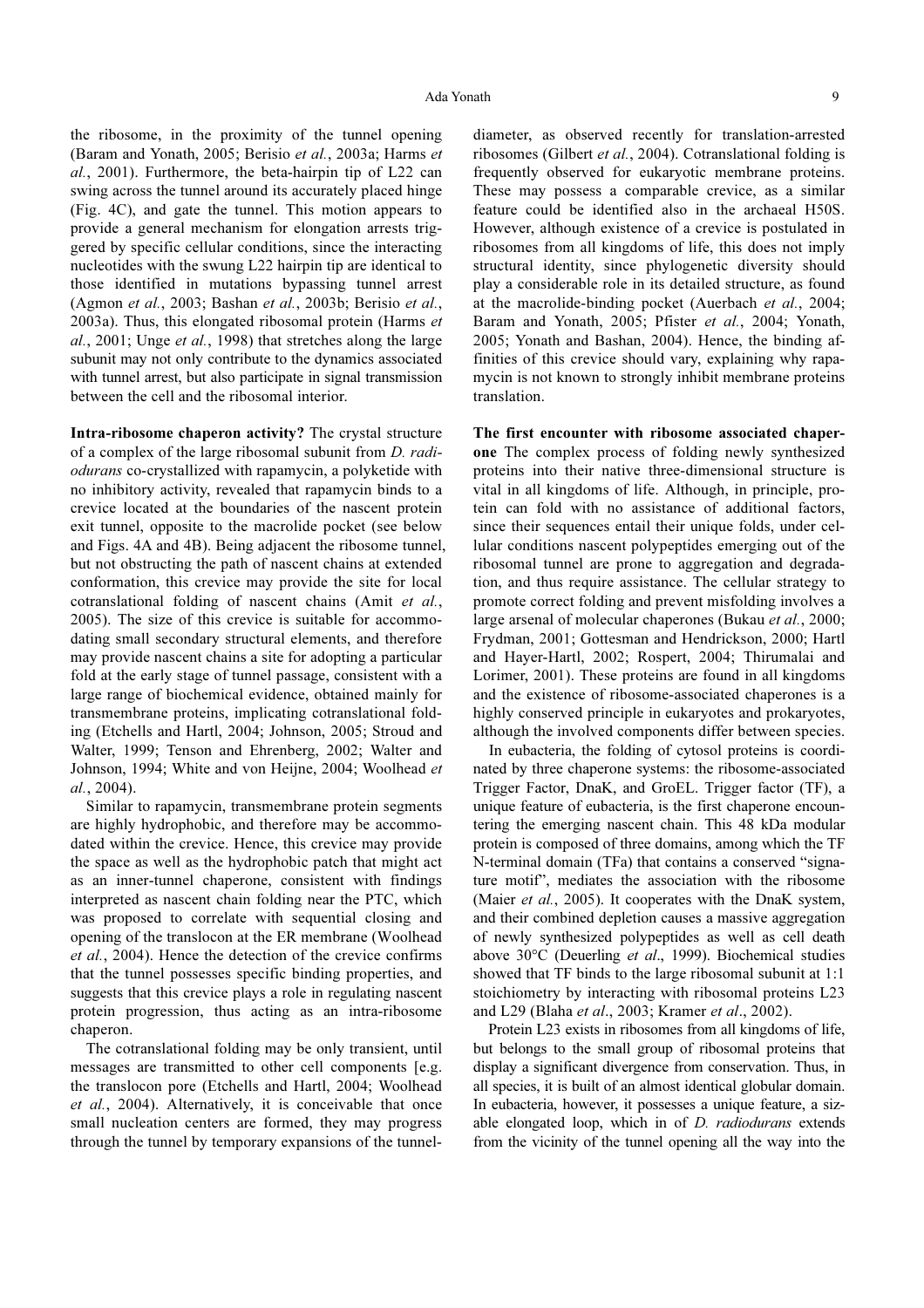tunnel interior (Fig. 4D) and in (Harms et al., 2001), and can actively interact with the nascent protein passing through it (Baram and Yonath, 2005; Baram et al., 2005), implying a possible dynamic control.

The high resolution crystals structure of D50S in complex with the TFa domain from the same source showed that the "signature motif" and its few aminoacids extension (called the "extended signature motif"), interact with the large ribosomal subunit near the tunnel opening (Fig. 4D) at a triple junction between ribosomal proteins L23 and L29 and the 23S rRNA (Baram et al., 2005), consistent with a previous suggestion (Kristensen and Gajhede, 2003). Despite the similarity between the overall structures of the ribosome-bound and the unbound TFa (Ferbitz et al., 2004; Ludlam et al., 2004), significant difference were detected between their conformations and that of the bound TFa, indicating a substantial conformational rearrangement of TFa upon binding to the ribosome. These alterations result in the exposure of a sizable hydrophobic patch facing the interior of the ribosomal exit tunnel, which should increase the tunnel's affinity for hydrophobic segments of the emerging nascent polypeptide. Thus, the trigger factor prevents aggregation of the emerging nascent chains by providing a competing hydrophobic environment (Baram et al., 2005).

In D50S, protein L23 exposes a sticky hydrophobic patch, located in the wall of the ribosomal tunnel and available for interactions with hydrophobic regions of the progressing nascent chain. These interactions may be involved in co-translational folding of nascent polypeptides into secondary structures while still within the ribosomal tunnel, and such events may trigger signaling to the cell, for recruiting TF and initiating its binding. Thus, the subjection of L23 elongated loop may affect, in turn, its interaction with TF. Similar to the undetected conformational changes in the chimeric complex (Ferbitz et al., 2004), mainly due to the disorder of the corresponding TFa region, the possible involvement of L23 loop in initial folding and/or FT attraction could not be seen in the chimeric complex, since like in eukaryotes, L23 of H50S lacks the elongate loop that penetrates the tunnel.

It seems, therefore, that protein L23 plays multiple roles in eubacteria. It is essential for the association of TF with the ribosome, and since the tip of its internal loop can undergo allosteric conformational changes thus modulating the shape and the size of the tunnel (Baram and Yonath, 2005; Baram et al., 2005), it may control the pace of the entrance of the nascent chain into its shelter and serve as a channel for cellular communication with the nascent chain while progressing in the tunnel.

### Antibiotics targeting the ribosomal tunnel

Antibiotics selectivity: the key for therapeutic effectiveness Ribosomes show a high level of universality in

sequence and almost complete identity in function, therefore the imperative distinction between pathogens and human, the key for antibiotics usefulness, is achieved by subtle structural difference within the antibiotics binding pockets of the prokaryotic and eukaryotic ribosomes (Auerbach et al., 2004; Yonath and Bashan, 2004). Both D. radiodurans and H. marismortui are non-pathogenic organisms. Nevertheless, there are major differences between the suitability of their ribosomes to serve as pathogen models. Thus, although D. radiodurans is an extremely robust gram-positive eubacterium that can survive in harsh environments, it is best grown under conditions almost identical to those allowing for optimal biological activity of E. coli (Harms et al., 2001) and shows striking sequence similarity to it. Moreover, contrary to archaeal and halophilic ribosomes, which possess typical eukaryotic elements at the principal antibiotics targets and are not inhibited by antibiotics at the clinically useful concentrations (Mankin and Garrett, 1991; Sanz et al., 1993), D. radiodurans ribosomes are targeted by the common ribosomal antibiotics at clinically relevant concentrations in a fashion similar to most pathogens (Auerbach et al., 2004; Schluenzen et al., 2001). Thus, the availability of structures of antibiotics complexed with ribosomes from both species provides unique tools for investigating the structural basis for antibiotics selectivity.

A striking example is the immense influence of the minute difference between adenine and guanine in position 2058, which was found to dictate the affinity of macrolides binding. Macrolides are natural and semi-synthetic compounds, which rank highest in clinical usage. They are characterized by a macrolactone ring to which at least one sugar moiety is attached (Fig. 5). The first widely used macrolide drug is erythromycin, a 14-member lactone ring, decorated by a desosamine and cladinose sugars. Ketolides belong to a novel class of the macrolide family, characterized by a keto group at position 3 of the macrolactone ring, a single aminosugar moiety and an extended hydrophobic arm (Fig. 5). This recently developed drug family was designed to act against several macrolide resistant bacterial strains. Both macrolides and ketolides were shown, crystallographically, to bind to a specific pocket in the eubacterial tunnel, called below the "macrolide binding-pocket". Both act by producing a steric blockage of the ribosome exit tunnel, hence hampering the progression of nascent chains (Auerbach *et al.*, 2004; Berisio et al., 2003a; 2003b; Hansen et al., 2002b; Pfister et al., 2004; 2005; Schluenzen et al., 2001; 2003; Tu et al., 2005; Yonath, 2005; Yonath and Bashan, 2004).

This high affinity pocket is composed of nucleotides belonging to the 23S RNA (Fig. 5A) and is located at the tunnel upper side, below the PTC and above the tunnel constriction (Fig. 4A). All currently available crystal structures of complexes of 14-membered ring macrolides with large subunits (Berisio et al., 2003a; Schluenzen et al., 2001; Tu et al., 2005) show that the interactions of the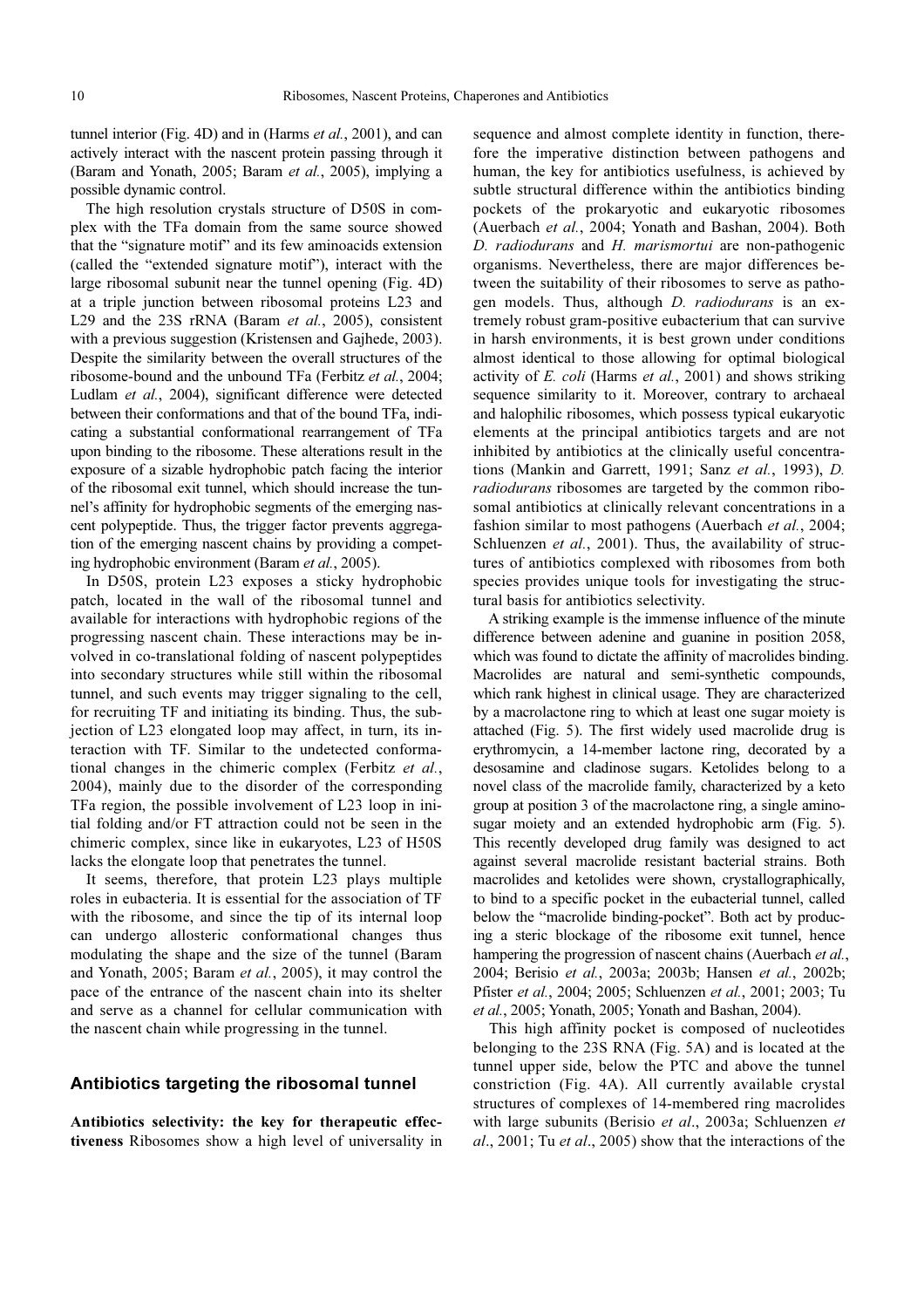

Fig. 5. The macrolide binding pocket. A. Top left: a view into D50S ribosome tunnel, with bound erythromycin (red). The ribosomal RNA and ribosomal proteins are shown in dark and light blue, respectively. Top right and bottom: the free, erythromycin and telithromycin bound pockets, in D50S (cyan) and H50S (green), highlighting the differences in sequence and orientation (green letters in parenthesis refer to the type of the nucleotide in H. marismortui if different from that of D. radiodurans). In bottom right, the stacking interactions between telithromycin and the binding pocket in both D50S and H50S, are shown by dotted lines. Note the superiority of tunnel (pocket) blocking in D50S, compared to mH50S. B. Zoom into D50S macrolide pocket (cyan), showing the close proximity between 2058 and the bound erythromycin (red). C. Superposition of the locations of three 16-membered macrolide tylosin (TYL), carbomycin (CAR) and spiramycin (SPI) bound to H50S, on the locations of three 14-membered macrolides, erythromycin (ERY), clarithromycin (CLA) and roxithromycin (ROX) bound to D50S, showing that the 16-membered macrolides should not severely hamper nascent protein passage. The location of A2058 and the approximate tunnel direction are also shown. Note the larger distance between the nucleotide at position 2058 and the desosamine sugars of the three 16-member macrolides, compared to the 14-member compounds. D. The two-dimensional diagram of the 23S RNA. The different RNA domains are encircled. The areas highlighted in light red are those involved in macrolide (only domain V) and ketolides (both domains V and II). (Insert) The chemical compositions of erythromycin and telithromycin.

desosamine sugar and the lactone ring play a key role in macrolide binding. These contacts involve predominantly the main constituents of the macrolide binding-pocket, namely nucleotides A2058-A2059 of the 23S RNA Domain V (Figs. 5A−5D). The second macrolide sugar, namely the cladinose, interacts directly with the ribosome only in a few cases (Berisio et al., 2003a; Schluenzen et al., 2001). Three closely related 14-membered macrolides, namely erythromycin and its semi-synthetic derivatives, clarithromycin and roxithromycin, exhibit exceptional consistency in their binding modes to the macrolidebinding pocket (Fig. 5C) (Schluenzen et al., 2001). The high binding affinity of these macrolides was found to originate mainly from their interactions with nucleotide 2058. In all eubacteria this nucleotide is an adenine, and this adenine provides the means for prominent macrolide interactions. In eukaryotes, as well as in the archaeon H. marismortui, it is a guanine.

Consistently, these structures indicated that owing to increased bulkiness, a guanine in position 2058 should impose spatial constrains and hamper macrolide binding, in accord with the resistance mechanisms that are modifying the chemical identity of this nucleotide either by  $A \rightarrow$ G mutation, or by erm methylation (Blondeau et al., 2002; Courvalin et al., 1985; Katz and Ashley, 2005; Poehlsgaard and Douthwaite, 2003; Sigmund et al., 1984; Vester and Douthwaite, 2001; Weisblum, 1995). For over three decades it has been known that mutations in proteins L22 and/or L4 can also induce resistance to the 14 membered antibiotics (Davydova et al., 2002; Pereyre et al., 2002; Poehlsgaard and Douthwaite, 2003; Wittmann et al., 1973). Although these proteins are rather close to the macrolide binding pocket, the structures of the macrolide complexes do not indicate a direct contact with these proteins. Nevertheless, the increase in A2508 size accompanied with the alterations in the tunnel conformation at its constriction, similar or identical to those seen crystallographically (Berisio et al., 2003a) or by electron microscopy (Gabashvili et al., 2001), could be correlated with this antibiotic-resistant mechanism. Thus, at its swung conformation, the tip of protein L22 hairpin loop, reached protein L4.

To circumvent the acute problems associated with macrolide resistance by modification of A2058, several new compounds have been designed. These include macrolide derivatives, in which the core macrolactone ring has been modified, to 15- (e.g. azithromycin) or 16-(tylosin, carbomycin A, spiramycin and josamycin) membered rings, all exhibiting activity against some  $MLS_B$  resistance strains (Bryskier et al., 1993; Poulsen et al., 2000). Ketolides present a yet another chemical approach, based on the addition of rather long extensions, such as alkyl-aryl or quinollyallyl, to the core macro lactone ring, expected to provide additional interactions, thus minimizing the contribution of 2058-9 region.

Drug binding to ribosomes with guanine at position 2058 may superficially indicate low level of selectivity, hence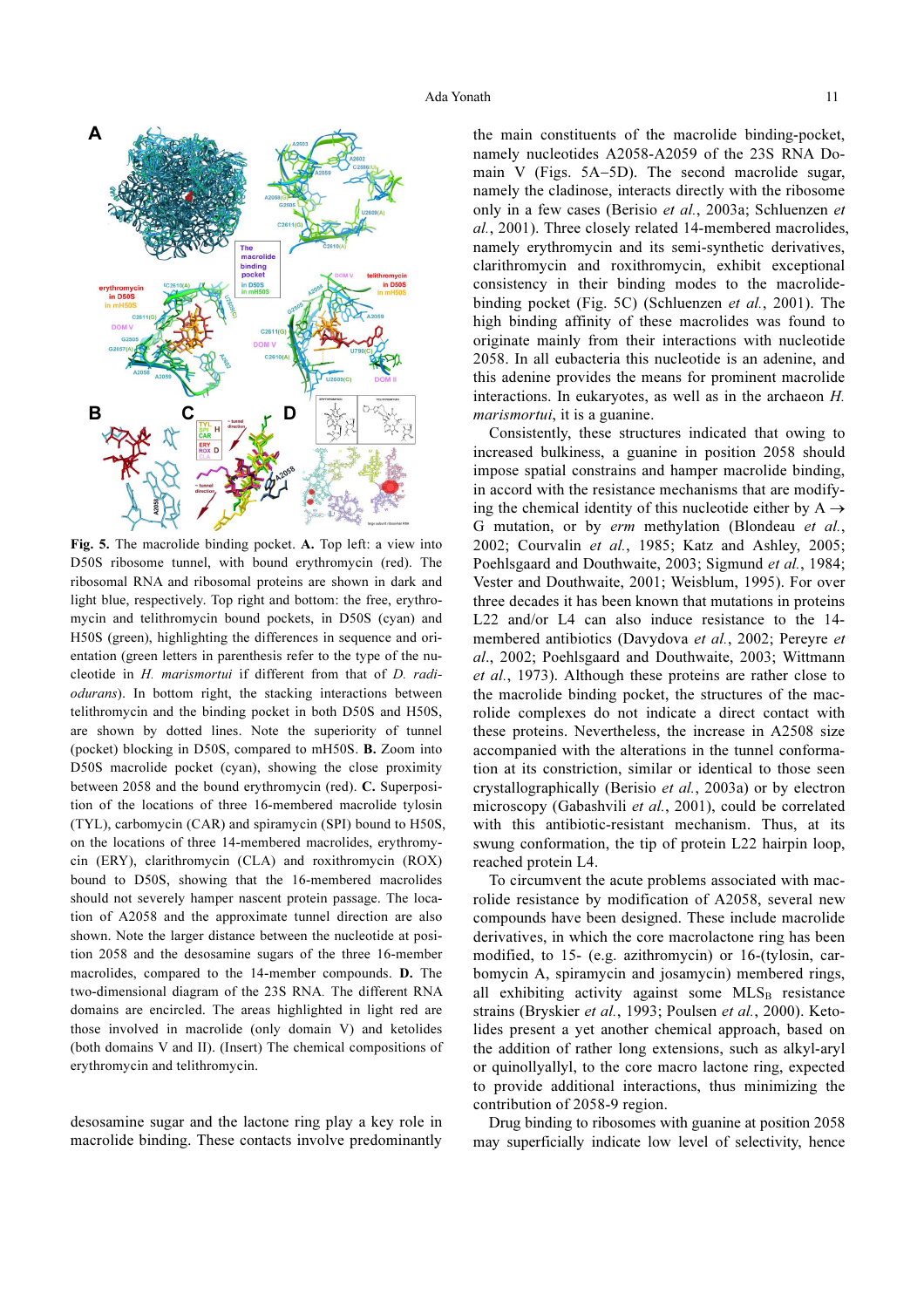should reduce its clinical relevance. This intriguing question triggered a through comparison between antibiotics binding modes to eubacteria, represented by D50S and to eukaryotes, represented by H50S. This comparison revealed a prominent differences in the effectiveness of tunnel blockage (Figs. 5A and 5C), which could be linked to the specific architecture of the two macrolide binding pockets.

Indeed, in H50S there are seven nucleotides that differ from the typical eubacteria, among them three present purine/pyrimidine exchange, and most of the conserved nucleotides have different conformations (Fig. 5A). Accordingly, the binding modes and consequently the therapeutical usefulness of macrolides that bind to H50S, namely the 16-membered ring compounds (Hansen et al., 2002b) are considerably different from those found in D50S. Thus, in D50S the macrolides occupy most of the tunnel space, whereas in H50S the 16-membered ring macrolides lie almost parallel to the tunnel wall and consume a smaller part of it (Fig. 5C). These differences are likely to result from the sequence and conformational divergence of the macrolide binding pocket, in accordance with the low drug affinity to H50S, which forced the usage of immense excess (several orders of magnitude above the clinical levels) of antibiotics for obtaining measurable binding to H50S (Hansen et al., 2002b; 2003), contrary to the usages of clinically relevant drug concertrations in the complexes of D50S (Auerbach et al., 2004; Bashan and Yonath, 2005; Berisio et al., 2003a; 2003b; Harms et al., 2004; Schluenzen et al., 2001; 2003; Yonath, 2005). Hence, the crystallographically observed differences in the antibiotics binding modes demonstrate the interplay between structure and clinical implications and illuminate the distinction between medically meaningful and less relevant binding.

A sole  $G \rightarrow A$  mutation enabled macrolides binding Further comparison, supporting the above conclusions, became possible as G2058 in H. marismortui 23S rRNA has recently been mutated to an adenosine (Tu et al., 2005). This mutation (called below mH50S) increases macrolide binding affinity by 10000-fold, but dose not significantly improve the effectiveness of the binding mode, as the magnitude of tunnel blockage in mH50S remains lower than that achieved by the same drug in the eubacterial D50S (Figs. 5A and 5C). Furthermore, based on azithromycin binding mode to mH50S (Tu et al., 2005), the impressive gain in drug affinity, achieved by the G2058A mutation, is not accompanied by a comparable alteration in its binding mode compared to H50S wildtype, where 2058 is a guanosine. This seemingly surprising finding indicates that although 2058 identity determines whether binding occurs, the conformations and the chemical identities of the other nucleotide in the macrolide-pocket govern the antibiotics binding-modes and,

subsequently, the drug effectiveness.

Interestingly, all mH50S bound macrolides/ketolides share a similar macrolactone conformation, which is almost identical to that suggested by NMR studies to be of the lowest free energy at ribosome-free environments, therefore more likely to occur in vacuum or dilutes solutions. These ribosome-free experiments ignored the ribosome, which by providing a significant interaction network, alters radically the drug environment. Hence, preservation of conformation of the drug in isolation is inconsistent with the high binding affinities between ribosomes and macrolides/ketolides. The preservation of the experimental ribosome-free macrolactone conformation in telithromycin-mH50S complex (Fig. 5A) supports the separation between binding and effectiveness. Thus, in mH50S telithromycin does not create the prominent interactions of ketolides with domains II (Fig. 5D), which are consistent with resistance data, and independently identified by footprinting, mutagenesis (e.g. Hansen et al., 1999; Vester and Douthwaite, 2001; Xiong et al., 1999), and crystallographic experiments, using the eubacterium D. radiodurans (Berisio et al., 2003a; Schluenzen et al., 2003). Likewise, high level of similarity between the binding modes of telithromycin and erythromycin is inconsistent with the profound differences detected between the susceptibility of A2058G ribosomes to ketolides, as compared with no influence on the susceptibility to macrolides (Pfister et al., 2005).

The rational behind the strange properties of the macrolides/ketolides binding modes to mH50S may be linked to the high salinity ( $> 2.5$  M KCl) essential for *H. maris*mortui optimal growth and for maintaining its integrity (Shevack et al., 1985; Yonath, 2002). High salinity is also maintained within H50S crystals, although significantly lower from the optimal value. It is conceivable that in addition to the phylogenetic and conformational variability between archaea and eubacteria, which leads to dissimilarities between antibiotics conformations in D50S vs. H50S-mH50S (Baram and Yonath, 2005; Pfister et al., 2005), the high salinity within the H50S (and mH50S) crystals masks potential ribosomal entities that could have interact with the drug. The similarity between the conformation of the macrolactone ring of unbound telithromycin, and the resemblance between the binding modes of erythromycin, azithromycin and telithromycin to H50S and/or mH50S (Tu et al., 2005) support the notion that the high salinity in H50S crystals provides a semi ribosomefree environment to the bound drug, allowing it to maintain its conformation in ribosome-free environment.

To conclude, the  $A \rightarrow G$  Mutation of 2058 in *H. maris*mortui ribosome was found to be most beneficial for ribosomal-antibiotics research. It confirmed that 2058 is the key player in macrolide binding; it clarified the distinction between mere binding and antibiotics' inhibitory effectiveness; and it provided structural insight into the intriguing question,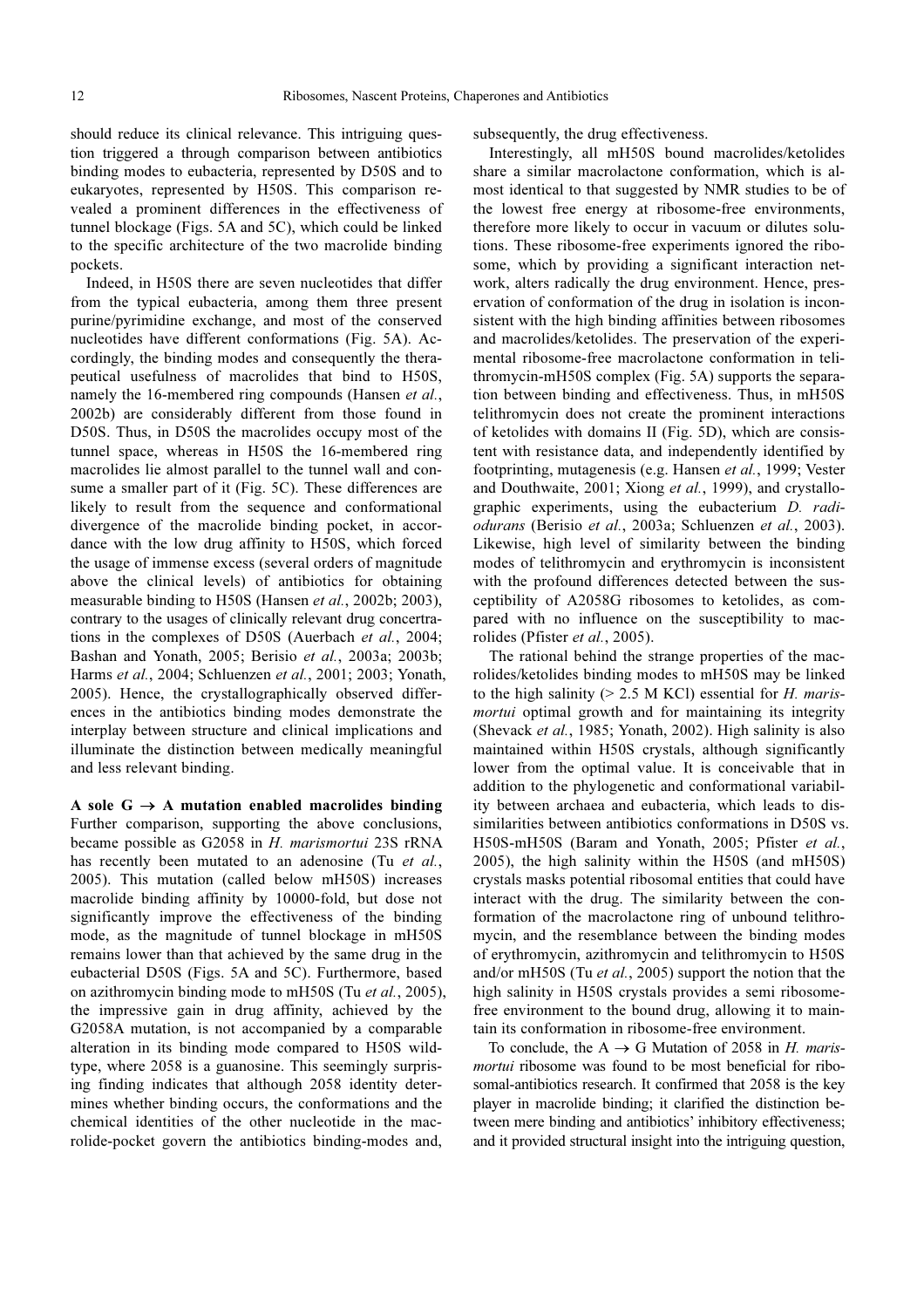which is also of utmost importance for drug development: What is the relevance of "minimum free-energy conformation" determined in ribosome-free environment to antibiotics binding and their therapeutic effectiveness? In other words: is there a correlation between the "minimum free-energy conformation" of a drug, determined in ribosome-free environment and its therapeutic effectiveness?

Future expectations Combating resistance to antibiotics has been a major concern in recent years. However, although pathogens resistance to antibiotics is believed to be the most severe problem in antibiotics usage, in attempts at combating it by novel design and/or by the improvement of existing antibiotics, the selectivity issue must play a key role. Impressive progress has been made by developing chemically improved (e.g. ketolides) as well as synergistic drugs. These open the gates for the introduction of further species specific anchors, thus increasing selectivity, and for providing alternative interactions, thus reducing the rate of the appearance of resistance. However, the battle is far from its end and that additional major effort is necessary.

The conclusions drown from the crystallographic structures of the antibiotics complexes with bacterial ribosome provide indispensable tools for enhancement of the antibiotic efficiency. These structures show that the drugs' chemical properties govern its exact interactions, and that variations in drug properties appear to dominate the exact nature of seemingly identical mechanisms of drug resistance. Hence, the elucidation of common principles, combined with the variability in binding modes, including the discovery of a non-inactivating specific binding to the ribosome, justify expectations for the design of improved antibiotics properties by chemical modifications of existing compounds as well as by the design of novel drugs, based on the structural information.

Acknowledgments Thanks are due to Rita Berisio and to all members of the ribosome group at the Weizmann Institute for the constant assistance. X-ray diffraction data were collected at ID19/SBC/APS/ANL and ID14/ESRF-EMBL. The US National Inst. of Health (GM34360), the Human Frontier Science Program Organization (HFSP: RGP 76/2003), and the Kimmelman Center for Macromolecular Assemblies, provided support. AY holds the Martin and Helen Kimmel Professorial Chair.

#### References

- Agmon, I., Bashan, A., Zarivach, R., and Yonath, A. (2005) Symmetry at the active site of the ribosome: structure and functional implications. Biol. Chem. (in press).
- Agmon, I., Auerbach, T., Baram, D., Bartels, H., Bashan, A., et al. (2003) On peptide bond formation, translocation, nascent pro-

tein progression and the regulatory properties of ribosomes. Eur. J. Biochem. 270, 2543−2556.

- Agmon, I., Amit, M., Auerbach, T., Bashan, A., Baram, D., et al. (2004) Ribosomal crystallography: a flexible nucleotide anchoring tRNA translocation facilitates peptide bond formation, chirality discrimination and antibiotics synergism. FEBS Lett. 567, 20−26.
- Amit, M., Berisio, R., Baram, D., Harms, J., Bashan, A., et al. (2005) A crevice adjoining the ribosome tunnel: hints for cotranslational folding. FEBS Lett. 579, 3207−3213.
- Auerbach, T., Bashan, A., Harms, J., Schluenzen, F., Zarivach, R., et al. (2002) Antibiotics targeting ribosomes: crystallographic studies. Curr. Drug Targets-Infect Disord. 2, 169−186.
- Auerbach, T., Bashan, A., and Yonath, A. (2004) Ribosomal antibiotics: structural basis for resistance, synergism and selectivity. Trends Biotechnol. 22, 570−576.
- Ban, N., Nissen, P., Hansen, J., Moore, P. B., and Steitz, T. A. (2000) The complete atomic structure of the large ribosomal subunit at 2.4 A resolution. Science 289, 905−920.
- Baram, D. and Yonath, A. (2005) From peptide-bond formation to cotranslational folding: dynamic, regulatory and evolutionary aspects. FEBS Lett. 579, 948−954.
- Baram, D., Pyetan, E., Sittner, A., Auerbach-Nevo, T., Bashan, A., et al. (2005) Structure of trigger factor binding domain in biologically homologous complex with eubacterial ribosome revealed its chaperone action. Proc. Natl. Acad. Sci. USA 102, 12017−12022.
- Barta, A., Dorner, S., and Polacek, N. (2001) Mechanism of ribosomal peptide bond formation. Science 291, 203.
- Bashan, A. and Yonath, A. (2005) Ribosome crystallography: catalysis and evolution of peptide-bond formation, nascent chain elongation and its co-translational folding. Biochem. Soc. Trans. 33, 488−492.
- Bashan, A., Agmon, I., Zarivach, R., Schluenzen, F., Harms, J., et al. (2003a) Structural basis of the ribosomal machinery for peptide bond formation, translocation, and nascent chain progression. Mol. Cell 11, 91−102.
- Bashan, A., Zarivach, R., Schluenzen, F., Agmon, I., Harms, J., et al. (2003b) Ribosomal crystallography: peptide bond formation and its inhibition. Biopolymers 70, 19−41.
- Bayfield, M. A., Dahlberg, A. E., Schulmeister, U., Dorner, S., and Barta, A. (2001) A conformational change in the ribosomal peptidyl transferase center upon active/inactive transition. Proc. Natl. Acad. Sci. USA 98, 10096-10101.
- Berisio, R., Schluenzen, F., Harms, J., Bashan, A., Auerbach, T., et al. (2003a) Structural insight into the role of the ribosomal tunnel in cellular regulation. Nat. Struct. Biol. 10, 366−370.
- Berisio, R., Harms, J., Schluenzen, F., Zarivach, R., Hansen, H. A., et al. (2003b) Structural insight into the antibiotic action of telithromycin against resistant mutants. J. Bacteriol. 185, 4276−4279.
- Blaha, G., Wilson, D. N., Stoller, G., Fischer, G., Willumeit, R., et al. (2003) Localization of the trigger factor binding site on the ribosomal 50S subunit. J. Mol. Biol. 326, 887−897.
- Blondeau, J. M., DeCarolis, E., Metzler, K. L., and Hansen, G. T. (2002) The macrolides. Expert Opin. Investig. Drugs 11, 189− 215.
- Bocchetta, M., Xiong, L., and Mankin, A. S. (1998) 23S rRNA positions essential for tRNA binding in ribosomal functional sites. Proc. Natl. Acad. Sci. USA 95, 3525−3530.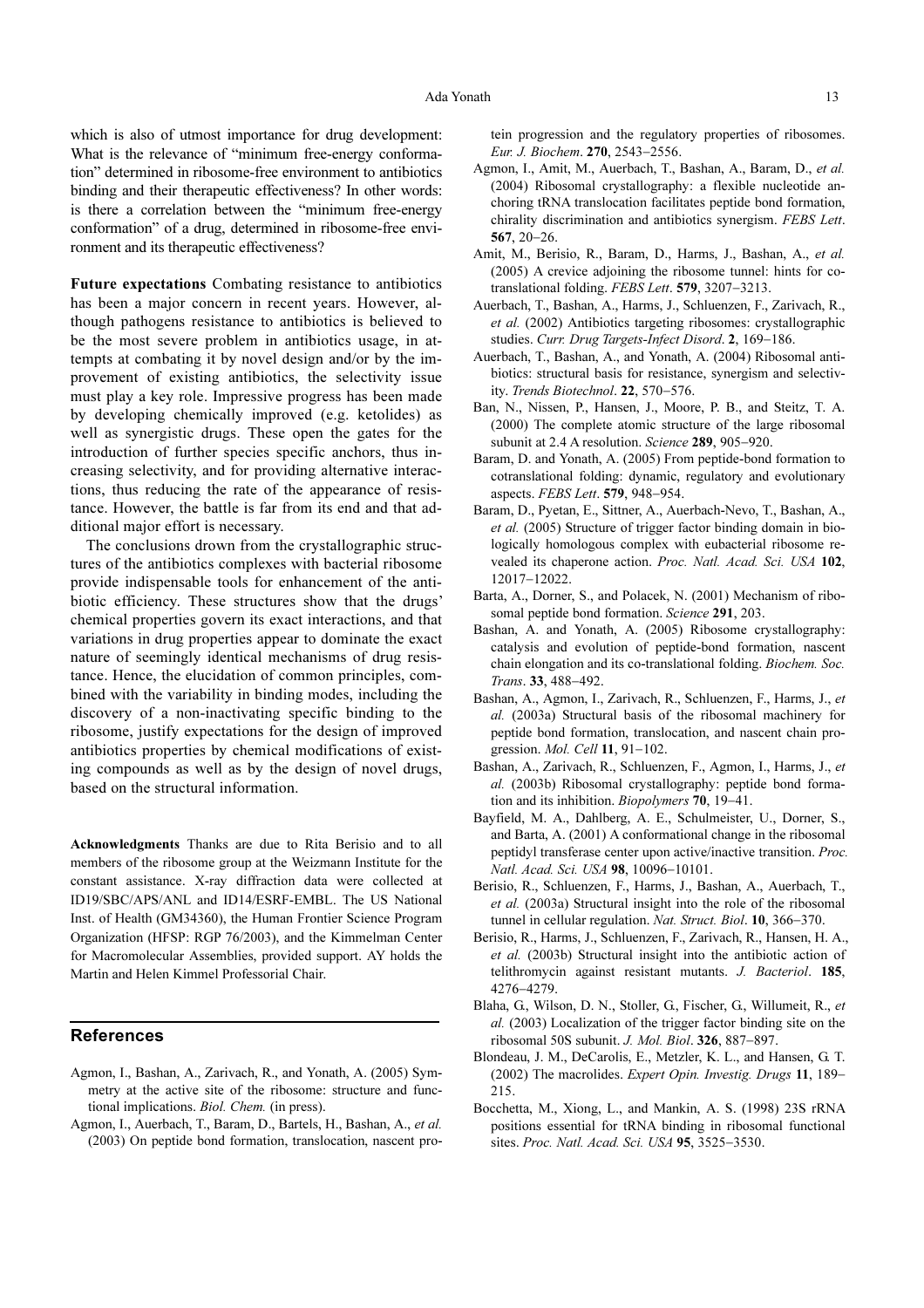- Brodersen, D. E., Clemons, W. M., Jr., Carter, A. P., Morgan-Warren, R. J., Wimberly, B. T., et al. (2000) The structural basis for the action of the antibiotics tetracycline, pactamycin, and hygromycin B on the 30S ribosomal subunit. Cell 103, 1143− 1154.
- Bryskier, A., Butzler, J. P., Neu, H. C., and Tulkens, P. M. (1993) Macrolides-Chemistry, Pharmacology, and Clinical Uses. Oxford.
- Bukau, B., Deuerling, E., Pfund, C., and Craig, E. A. (2000) Getting newly synthesized proteins into shape. Cell 101, 119−122.
- Cannone, J. J., Subramanian, S., Schnare, M. N., Collett, J. R., D'Souza, L. M., et al. (2002) The Comparative RNA Web (CRW) Site: an online database of comparative sequence and structure information for ribosomal, intron, and other RNAs. BMC Bioinformatics 3, 2.
- Carter, A. P., Clemons, W. M., Brodersen, D. E., Morgan-Warren, R. J., Wimberly, B. T., et al. (2000) Functional insights from the structure of the 30S ribosomal subunit and its interactions with antibiotics. Nature 407, 340−348.
- Cooperman, B. S., Wooten, T., Romero, D. P., and Traut, R. R. (1995) Histidine 229 in protein L2 is apparently essential for 50S peptidyl transferase activity. Biochem. Cell. Biol. 73, 1087−1094.
- Courvalin, P., Ounissi, H., and Arthur, M. (1985) Multiplicity of macrolide-lincosamide-streptogramin antibiotic resistance determinants. J. Antimicrob. Chemother. 16, 91−100.
- Davydova, N., Streltsov, V., Wilce, M., Liljas, A., and Garber, M. (2002) L22 ribosomal protein and effect of its mutation on ribosome resistance to erythromycin. J. Mol. Biol. 322, 635− 644.
- Deuerling, E., Schulze-Specking, A., Tomoyasu, T., Mogk, A., and Bukau, B. (1999) Trigger factor and DnaK cooperate in folding of newly synthesized proteins. Nature 400, 693−696.
- Dorner, S., Polacek, N., Schulmeister, U., Panuschka, C., and Barta, A. (2002) Molecular aspects of the ribosomal peptidyl transferase. Biochem. Soc. Trans. 30, 1131−1136.
- Eisenstein, M., Hardesty, B., Odom, O. W., Kudlicki, W., Kramer, G., et al. (1994) Modeling and experimental study of the progression of nascent protein in ribosomes; in Supramolecular Structure and Function, Pifat, G. (ed.), pp. 213−246, Rehovot: Balaban Press.
- Etchells, S. A. and Hartl, F. U. (2004) The dynamic tunnel. Nat. Struct. Mol. Biol. 11, 391−392.
- Ferbitz, L., Maier, T., Patzelt, H., Bukau, B., Deuerling, E., et al. (2004) Trigger factor in complex with the ribosome forms a molecular cradle for nascent proteins. Nature 431, 590−596.
- Frydman, J. (2001) Folding of newly translated proteins in vivo: the role of molecular chaperones. Annu. Rev. Biochem. 70, 603−647.
- Gabashvili, I. S., Gregory, S. T., Valle, M., Grassucci, R., Worbs, M., et al. (2001) The polypeptide tunnel system in the ribosome and its gating in erythromycin resistance mutants of L4 and L22. Mol. Cell 8, 181−188.
- Gale, E. F., Cundliffe, E., Reynolds, P. E., Richmond, M. H., and Waring, M. J. (1981) The molecular basis of antibiotic action, pp. 419−439, John Wiley & Sons, London.
- Gaynor, M. and Mankin, A. S. (2003) Macrolide antibiotics: binding site, mechanism of action, resistance. Curr. Top Med. Chem. 3, 949−961.
- Gilbert, R. J., Fucini, P., Connell, S., Fuller, S. D., Nierhaus, K. H.,

et al. (2004) Three-Dimensional Structures of Translating Ribosomes by Cryo-EM. Mol. Cell 14, 57−66.

- Goldberg, I. H. and Mitsugi, K. (1966) Sparsomycin, an inhibitor of aminoacyl transfer to polypeptide. Biochem. Biophys. Res. Commun. 23, 453−459.
- Gong, F. and Yanofsky, C. (2002) Instruction of translating ribosome by nascent Peptide. Science 297, 1864−1867.
- Gottesman, M. E. and Hendrickson, W. A. (2000) Protein folding and unfolding by Escherichia coli chaperones and chaperonins. Curr. Opin. Microbiol. 3, 197−202.
- Green, R., Samaha, R. R., and Noller, H. F. (1997) Mutations at nucleotides G2251 and U2585 of 23 S rRNA perturb the peptidyl transferase center of the ribosome. J. Mol. Biol. 266, 40−50.
- Gregory, S. T. and Dahlberg, A. E. (2004) Peptide bond formation is all about proximity. Nat. Struct. Mol. Biol. 11, 586−587.
- Gregory, S. T., Carr, J. F., Rodriguez-Correa, D., and Dahlberg, A. E. (2005) Mutational analysis of 16S and 23S rRNA Genes of Thermus thermophilus. J. Bacteriol. 187, 4804−4812.
- Hansen, L. H., Mauvais, P., and Douthwaite, S. (1999) The macrolide-ketolide antibiotic binding site is formed by structures in domains II and V of 23S ribosomal RNA. Mol. Microbiol. 31, 623−631.
- Hansen, J. L., Schmeing, T. M., Moore, P. B., and Steitz, T. A. (2002a) Structural insights into peptide bond formation. Proc. Natl. Acad. Sci. USA 99, 11670−11675.
- Hansen, J. L., Ippolito, J. A., Ban, N., Nissen, P., Moore, P. B., et al. (2002b) The structures of four macrolide antibiotics bound to the large ribosomal subunit. Mol. Cell 10, 117−128.
- Hansen, J. L., Moore, P. B., and Steitz, T. A. (2003) Structures of five antibiotics bound at the peptidyl transferase center of the large ribosomal subunit. J. Mol. Biol. 330, 1061−1075.
- Hardesty, B., Kudlicki, W., Odom, O. W., Zhang, T., McCarthy, D., *et al.* (1995) Cotranslational folding of nascent proteins on Escherichia coli ribosomes. Biochem. Cell. Biol. 73, 1199− 1207.
- Harms, J., Schluenzen, F., Zarivach, R., Bashan, A., Gat, S., et al. (2001) High resolution structure of the large ribosomal subunit from a mesophilic eubacterium. Cell 107, 679−688.
- Harms, J., Schluenzen, F., Fucini, P., Bartels, H., and Yonath, A. (2004) Alterations at the peptidyl transferase centre of the ribosome induced by the synergistic action of the streptogramins dalfopristin and quinupristin. BMC Biol. 2, 1−10.
- Hartl, F. U. and Hayer-Hartl, M. (2002) Molecular chaperones in the cytosol: from nascent chain to folded protein. Science 295, 1852−1858.
- Jencks, W. P. (1969, reissued 1987) Catalysis in Chemistry and Enzymology. NY: McGraw-Hill, Mineola, Dover Publications Inc.
- Johnson, A. E. (2005) The co-translational folding and interactions of nascent protein chains: a new approach using fluorescence resonance energy transfer. FEBS Lett. 579, 916−920.
- Katz, L. and Ashley, G. W. (2005) Translation and protein synthesis: macrolides. Chem. Rev. 105, 499−528.
- Kim, D. F. and Green, R. (1999) Base-pairing between 23S rRNA and tRNA in the ribosomal A site. Mol. Cell 4, 859−864.
- Knowles, D. J., Foloppe, N., Matassova, N. B., and Murchie, A. I. (2002) The bacterial ribosome, a promising focus for structurebased drug design. Curr. Opin. Pharmacol. 2, 501−506.
- Kramer, G., Rauch, T., Rist, W., Vorderwulbecke, S., Patzelt, H., et al. (2002) L23 protein functions as a chaperone docking site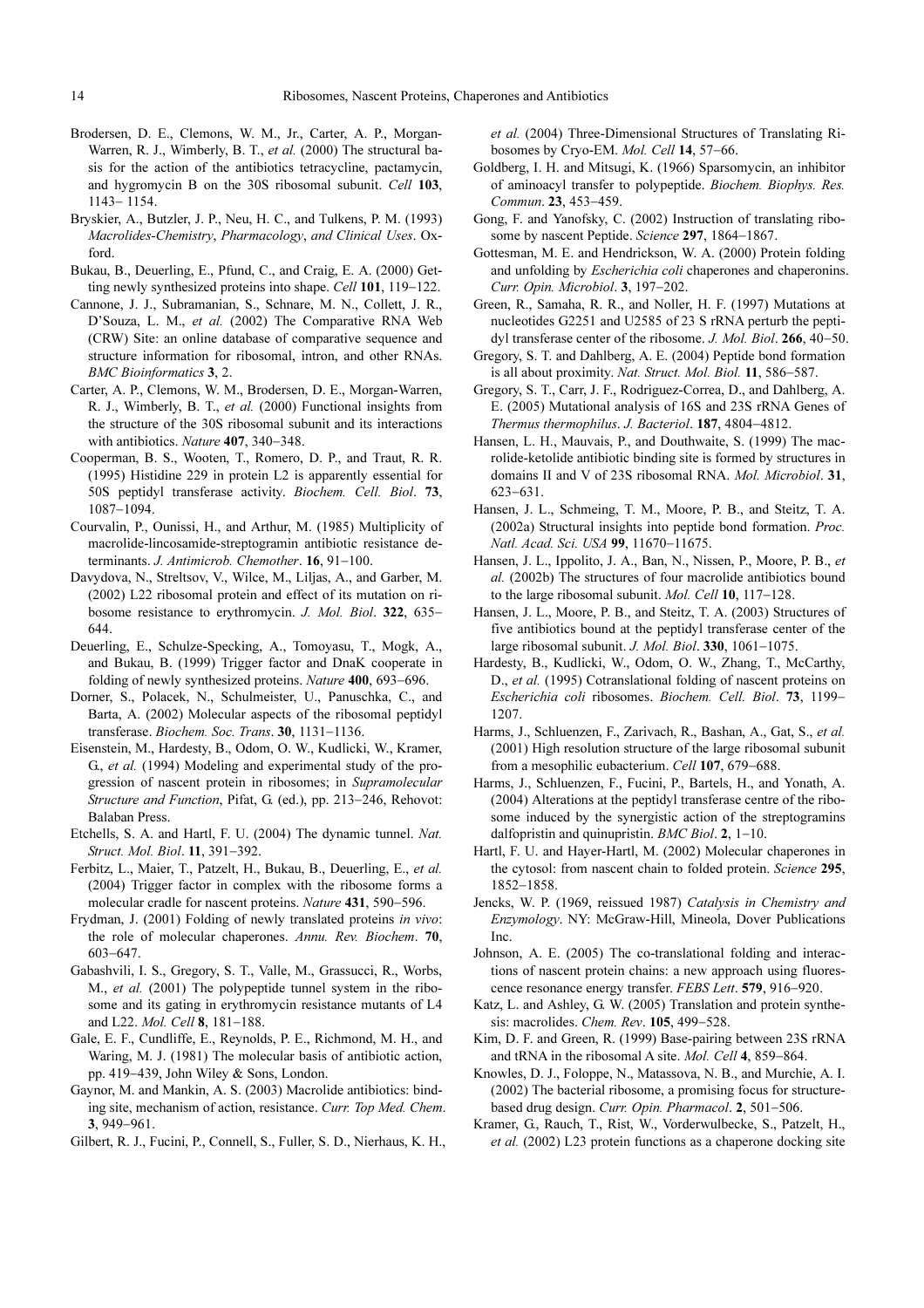on the ribosome. Nature 419, 171−174.

- Kristensen, O. and Gajhede, M. (2003) Chaperone binding at the ribosomal exit tunnel. Structure 11, 1547−1556.
- Ludlam, A. V., Moore, B. A., and Xu, Z. (2004) The crystal structure of ribosomal chaperone trigger factor from Vibrio cholerae. Proc. Natl. Acad. Sci. USA 101, 13436−13441.
- Maier, T., Ferbitz, L., Deuerling, E., and Ban, N. (2005) A cradle for new proteins: trigger factor at the ribosome. Curr. Opin. Struct. Biol. 15, 204−212.
- Mankin, A. S. and Garrett, R. A. (1991) Chloramphenicol resistance mutations in the single 23S rRNA gene of the archaeon Halobacterium halobium. J. Bacteriol. 173, 3559−3563.
- Milligan, R. A. and Unwin, P. N. (1986) Location of exit channel for nascent protein in 80S ribosome. Nature 319, 693-695.
- Monro, R. E., Celma, M. L., and Vazquez, D. (1969) Action of sparsomycin on ribosome-catalysed peptidyl transfer. Nature 222, 356−358.
- Moore, P. B. and Steitz, T. A. (2003) After the ribosome structures: How does peptidyl transferase work? RNA 9, 155−159.
- Nakatogawa, H. and Ito, K. (2002) The ribosomal exit tunnel functions as a discriminating gate. Cell 108, 629−636.
- Nierhaus, K. H., Schulze, H., and Cooperman, B. S. (1980) Molecular mechanisms of the ribosomal peptidyl transferase center. Biochem. Int. 1, 185−192.
- Nissen, P., Hansen, J., Ban, N., Moore, P. B., and Steitz, T. A. (2000) The structural basis of ribosome activity in peptide bond synthesis. Science 289, 920−930.
- Nitta, I., Kamada, Y., Noda, H., Ueda, T., and Watanabe, K. (1998) Reconstitution of peptide bond formation with Escherichia coli 23S ribosomal RNA domains. Science 281, 666−669.
- Noller, H. F., Hoffarth, V., and Zimniak, L. (1992) Unusual resistance of peptidyl transferase to protein extraction procedures. Science 256, 1416−1419.
- Pereyre, S., Gonzalez, P., De Barbeyrac, B., Darnige, A., Renaudin, H., et al. (2002) Mutations in 23S rRNA account for intrinsic resistance to macrolides in Mycoplasma hominis and Mycoplasma fermentans and for acquired resistance to macrolides in M. hominis. Antimicrob Agents Chemother. 46, 3142−3150.
- Pfister, P., Jenni, S., Poehlsgaard, J., Thomas, A., Douthwaite, S., et al. (2004) The structural basis of macrolide-ribosome binding assessed using mutagenesis of 23S rRNA positions 2058 and 2059. J. Mol. Biol. 342, 1569−1581.
- Pfister, P., Corti, N., Hobbie, S., Bruell, C., Zarivach, R., et al. (2005) 23S rRNA base pair 2057-2611 determines ketolide susceptibility and fitness cost of the macrolide resistance mutation 2058A → G. Proc. Natl. Acad. Sci. USA 102, 5180−5185.
- Pioletti, M., Schluenzen, F., Harms, J., Zarivach, R., Gluehmann, M., et al. (2001) Crystal structures of complexes of the small ribosomal subunit with tetracycline, edeine and IF3. EMBO J. 20, 1829−1839.
- Poehlsgaard, J. and Douthwaite, S. (2003) Macrolide antibiotic interaction and resistance on the bacterial ribosome. Curr. Opin. Invest. Drugs 4, 140−148.
- Polacek, N., Gomez, M. J., Ito, K., Xiong, L., Nakamura, Y., et al. (2003) The critical role of the universally conserved A2602 of 23S ribosomal RNA in the release of the nascent peptide during translation termination. Mol. Cell 11, 103−112.

Porse, B. T., Kirillov, S. V., Awayez, M. J., Ottenheijm, H. C., and

Garrett, R. A. (1999) Direct crosslinking of the antitumor antibiotic sparsomycin, and its derivatives, to A2602 in the peptidyl transferase center of 23S-like rRNA within ribosometRNA complexes. Proc. Natl. Acad. Sci. USA 96, 9003−9008.

- Poulsen, S. M., Kofoed, C., and Vester, B. (2000) Inhibition of the ribosomal peptidyl transferase reaction by the mycarose moiety of the antibiotics carbomycin, spiramycin and tylosin. J. Mol. Biol. 304, 471−481.
- Rospert, S. (2004) Ribosome function: governing the fate of a nascent polypeptide. Curr. Biol. 14, R386−388.
- Sanz, J. L., Marin, I. R. A., and Urena, D. (1993) Functional analysis of seven ribosomal systems from extreme halophilic archaea. Can. J. Microbiol. 35, 311−317.
- Schluenzen, F., Tocilj, A., Zarivach, R., Harms, J., Gluehmann, M., et al. (2000) Structure of functionally activated small ribosomal subunit at 3.3 angstroms resolution. Cell 102, 615–623.
- Schluenzen, F., Zarivach, R., Harms, J., Bashan, A., Tocilj, A., et al. (2001) Structural basis for the interaction of antibiotics with the peptidyl transferase centre in eubacteria. Nature 413, 814−821.
- Schluenzen, F., Harms, J. M., Franceschi, F., Hansen, H. A., Bartels, H., et al. (2003) Structural basis for the antibiotic activity of ketolides and azalides. Structure 11, 329−338.
- Schluenzen, F., Pyetan, E., Fucini, P., Yonath, A., and Harms, J. (2004) Inhibition of peptide bond formation by pleuromutilins: the structure of the 50S ribosomal subunit from Deinococcus radiodurans in complex with tiamulin. Mol. Microbiol. 54, 1287−1294.
- Schmeing, T. M., Seila, A. C., Hansen, J. L., Freeborn, B., Soukup, J. K., et al. (2002) A pre-translocational intermediate in protein synthesis observed in crystals of enzymatically active 50S subunits. Nat. Struct. Biol. 9, 225−230.
- Schmeing, T. M., Moore, P. B., and Steitz, T. A. (2003) Structures of deacylated tRNA mimics bound to the E site of the large ribosomal subunit. RNA 9, 1345−1352.
- Shevack, A., Gewitz, H. S., Hennemann, B., Yonath, A., and Wittmann, H. G. (1985) Characterization and crystallization of ribosomal particles from Halobacterium marismortui. FEBS Lett. 184, 68−71.
- Sievers, A., Beringer, M., Rodnina, M. V., and Wolfenden, R. (2004) The ribosome as an entropy trap. Proc. Natl. Acad. Sci. USA 101, 7897−7901.
- Sigmund, C. D., Ettayebi, M., and Morgan, E. A. (1984) Antibiotic resistance mutations in 16S and 23S ribosomal RNA genes of Escherichia coli. Nucleic Acids Res. 12, 4653−4663.
- Spahn, C. M. and Prescott, C. D. (1996) Throwing a spanner in the works: antibiotics and the translation apparatus. J. Mol. Med. 74, 423−439.
- Stroud, R. M. and Walter, P. (1999) Signal sequence recognition and protein targeting. Curr. Opin. Struct. Biol. 9, 754−759.
- Tan, G. T., DeBlasio, A., and Mankin, A. S. (1996) Mutations in the peptidyl transferase center of 23 S rRNA reveal the site of action of sparsomycin, a universal inhibitor of translation. J. Mol. Biol. 261, 222−230.
- Tenson, T. and Ehrenberg, M. (2002) Regulatory nascent peptides in the ribosomal tunnel. Cell 108, 591−594.
- Thirumalai, D. and Lorimer, G. H. (2001) Chaperonin-mediated protein folding. Annu. Rev. Biophys. Biomol. Struct. 30, 245− 269.
- Thompson, J. and Dahlberg, A. E. (2004) Testing the conservation